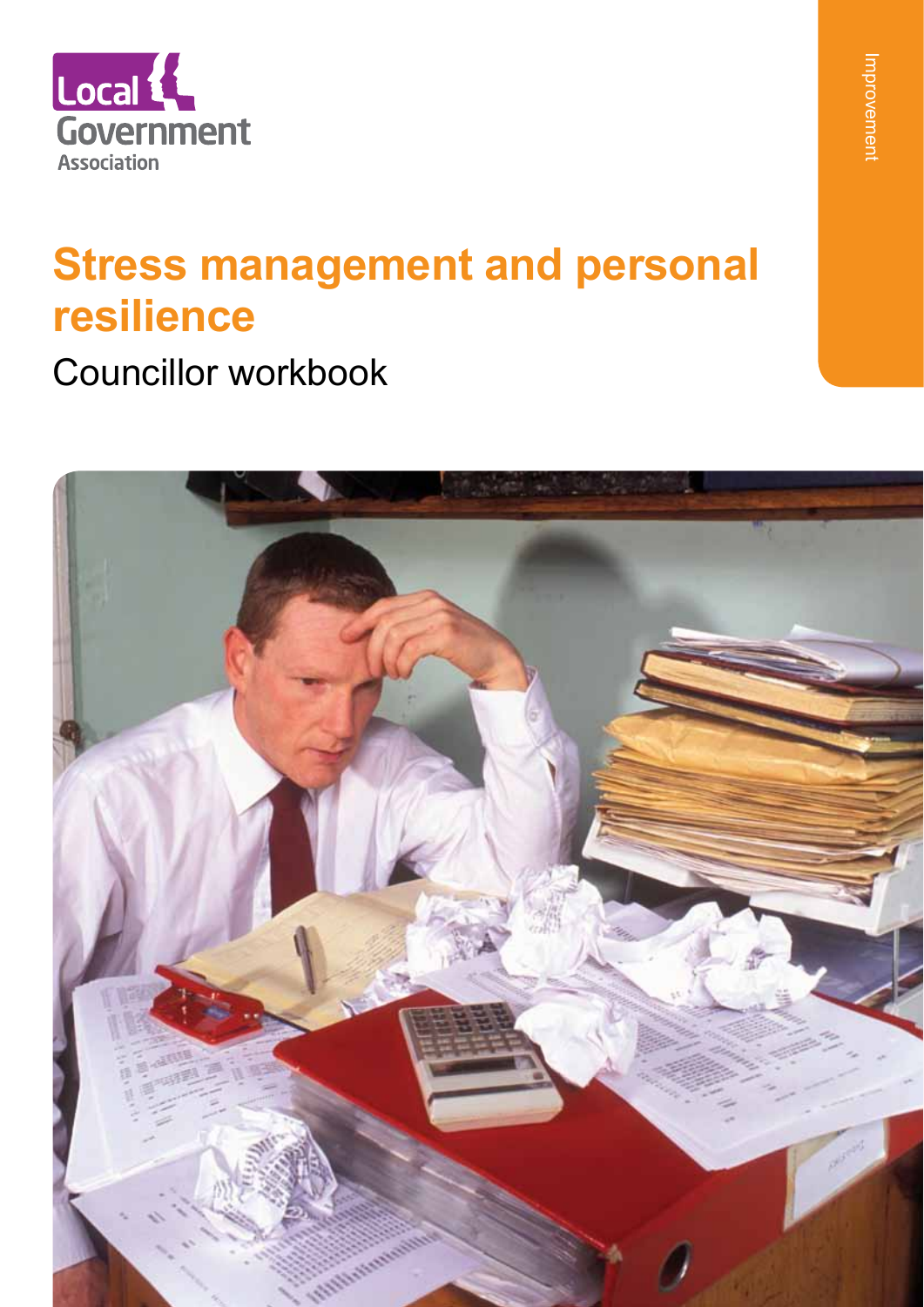# **Contents**

| Foreword                                       |                |
|------------------------------------------------|----------------|
| Stress management and personal resilience      | 5              |
| What is stress?                                | 5              |
| The difference between pressure and stress     | 6              |
| When pressure leads to stress                  | $\overline{7}$ |
| Recognising your stress limits                 | $\overline{9}$ |
| How stress can impact on you as a member       | 10             |
| Identifying the sources of stress              | 12             |
| Strategies for dealing with stress             | 16             |
| The benefits of stress management              | 19             |
| Improving your personal resilience             | 22             |
| <b>Final summary</b>                           | 26             |
| Appendices:                                    |                |
| A – Sources of further information and support | 28             |
| B – Scores for exercise 2                      |                |
|                                                |                |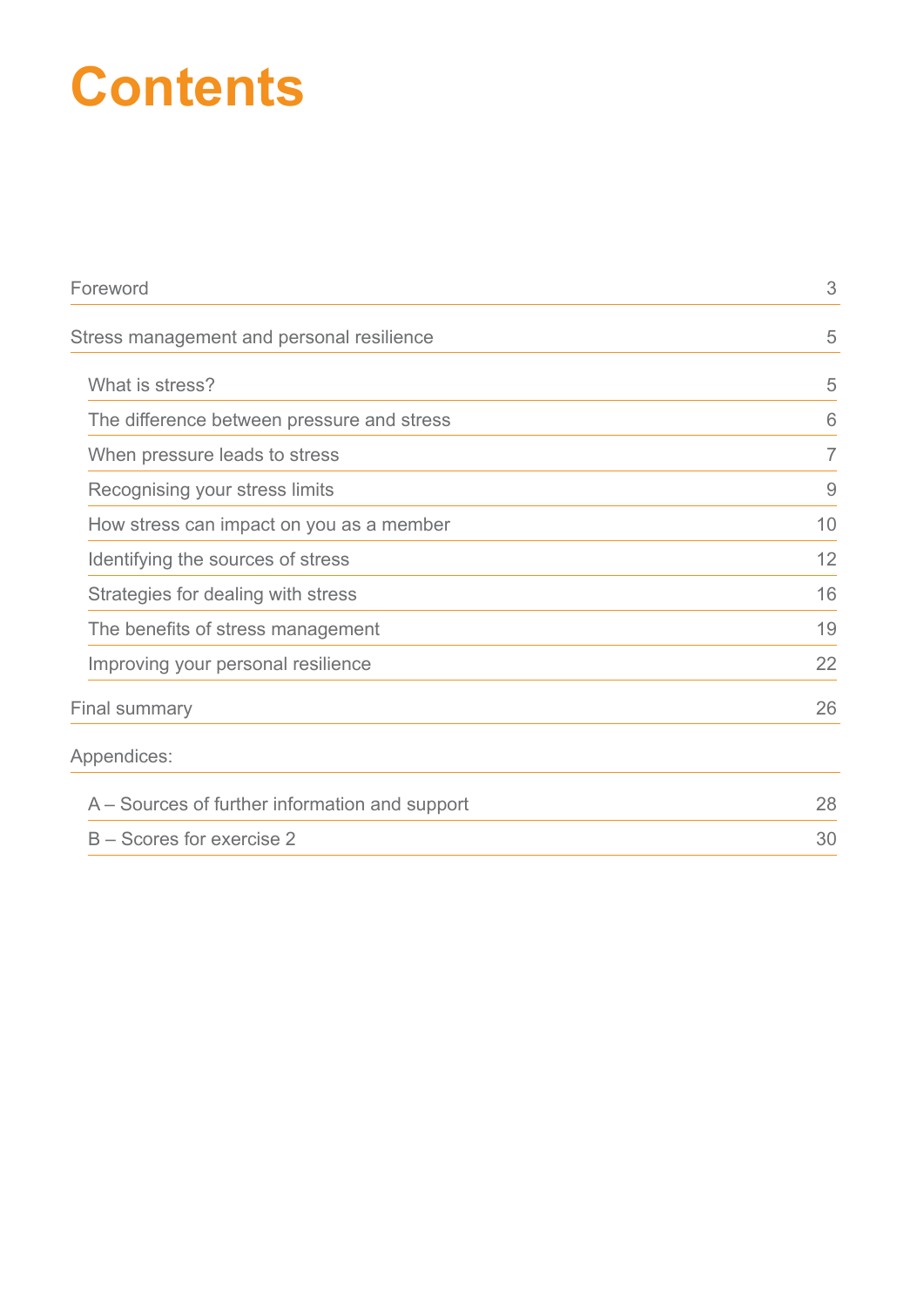# **Foreword**

This workbook has been designed as a learning aid for elected members who need to understand the issues behind stress management and personal resilience. It makes no judgement about whether you have been a member for some time, or whether you have been elected more recently. The topic is relevant to all members.

The decisions that councils will have to make about services in the coming years are bound to be difficult and stressful for members, particularly in a climate of tight fiscal constraint. What is likely to be as stressful - particularly for ward members - is explaining these decisions to, and dealing with the impact on, their own communities. Stress is not helpful to effective decisionmaking, performance or leadership.

- The workbook is aimed at helping members to understand the signs of stress and to develop strategies to deal with it, as well as building up their own personal resilience. Having completed the workbook, members will be better able to:
- recognise stress in themselves and others
- take action to reduce stress and build their personal resilience
- make decisions affecting their communities
- handle difficult situations within their communities
- provide effective leadership.

The workbook can be used as a stand-alone learning aid or as an adjunct to other material you may wish to access. It is also designed to serve more as a direction marker rather than a road map and contains signposts to sources of further information and support.

In practical terms, the document will take at least two to three hours to work through. You do not need to complete it all in one session and may prefer to work through the material at your own pace. The key requirement is to think about the issues presented and how the material relates to you, your council and the communities you serve.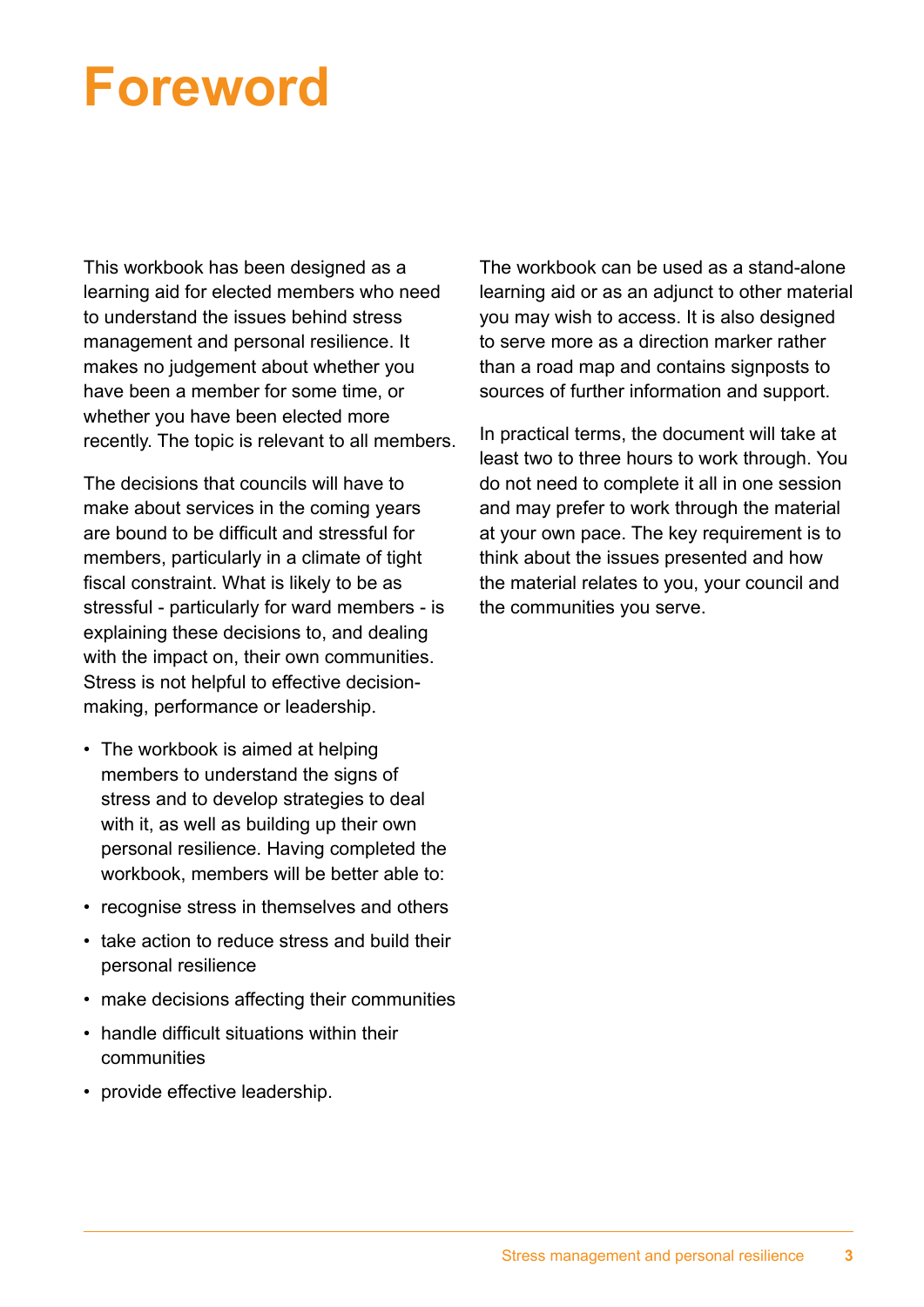Throughout the workbook you will encounter a number of features designed to help you think about stress management and personal resilience. These features are represented by the symbols shown below:



**Guidance** – this is used to indicate<br>research, quotations, explanations and definitions that you may find helpful.



**Challenges** – these are questions<br>
or queries raised in the text which ask you to reflect on your role or approach – in essence, they are designed to be thought-provokers.



**Case studies** – these are 'pen pictures' of approaches used by other people or organisations.



**Hints and tips** – these represent a selection of good practices which you may find useful.



**Useful links** – these are signposts to sources of further information and support, outside of the workbook, which may help with principles, processes, methods and approaches. A full list of useful additional information and support is also set out in appendix A of the workbook.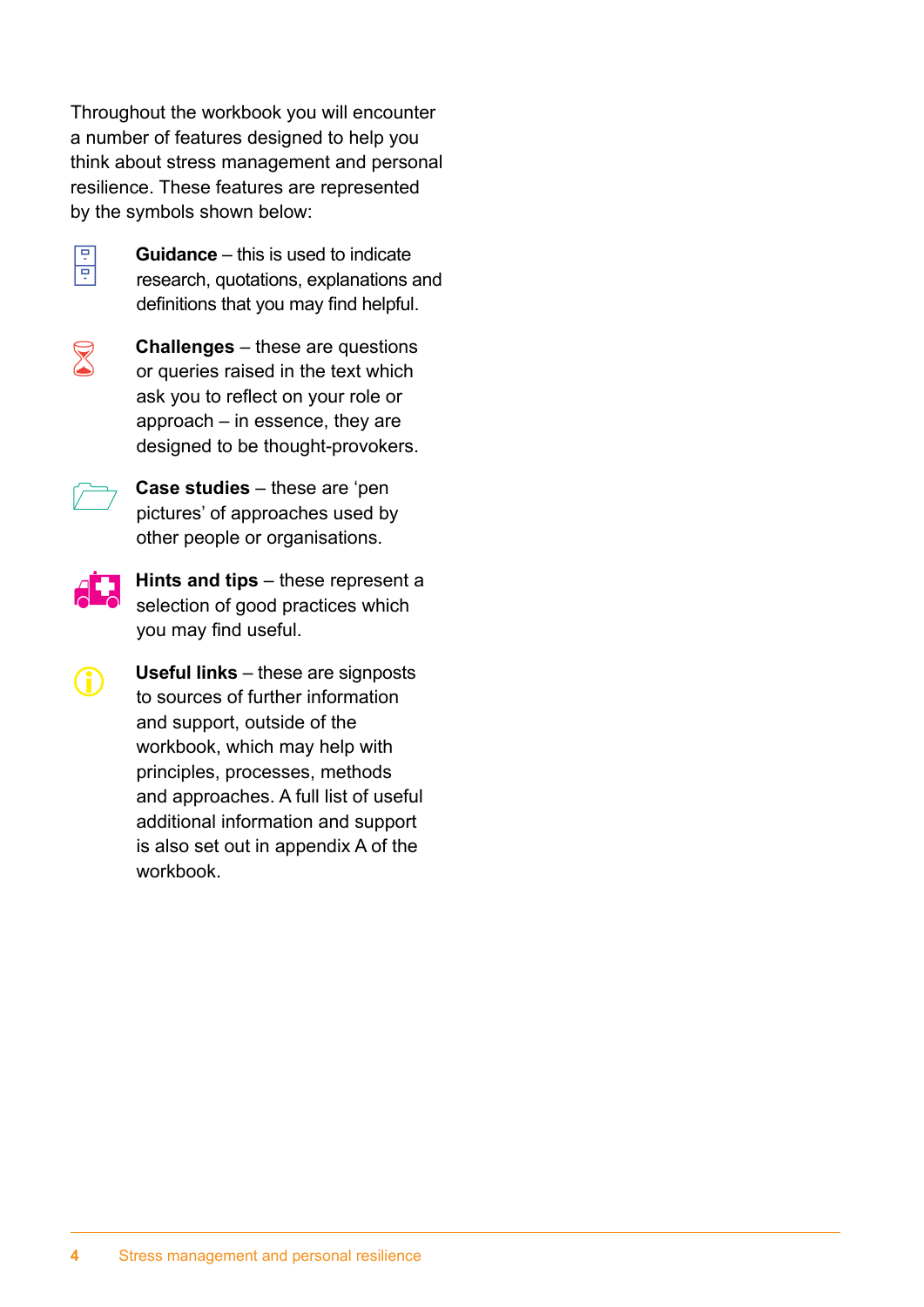## **Stress management and personal resilience**

## What is stress?

Stress is something that affects us all, to varying degrees. It can be an overlooked and gradual build-up of the many pressures we experience in work, at home and in everyday life. But it is not all bad. Feeling stressed on occasions is a healthy natural response. Prolonged stress, however, is a different matter.

#### Stress – a definition ᄒ

'The adverse reaction people have to excessive pressures or other types of demand placed on them'

## **Health and Safety Executive**

Most people are able to cope with the big issues in life and can find them exciting. But for some these issues may be too demanding or – when combined with other day to day pressures - can become overwhelming, resulting in stress.

Stress is a state of mind or an illness. If understood, spotted and dealt with, it does not need to be problematical. But if it is not recognised and becomes either excessive and/or prolonged, it can lead to mental and physical illness.

## $\boxed{P}$  Pressure – what is it?

Pressure comes from an accumulation of demands which can be either physical or psychological:

**Physical demands** - which take their toll on our bodies, eg playing sports, illness or going on a long-haul flight.

**Psychological demands** - which can lead to feelings of psychological burden, eg increased workload, redundancy, and general demands on your time.

When the pressures increase beyond our ability to cope, we begin to feel pressurised.

The good news is that there are ways of dealing with pressure proactively to enable you to manage stress more effectively and – by harnessing the energy that comes from feeling stressed - to make it work for you in constructive ways.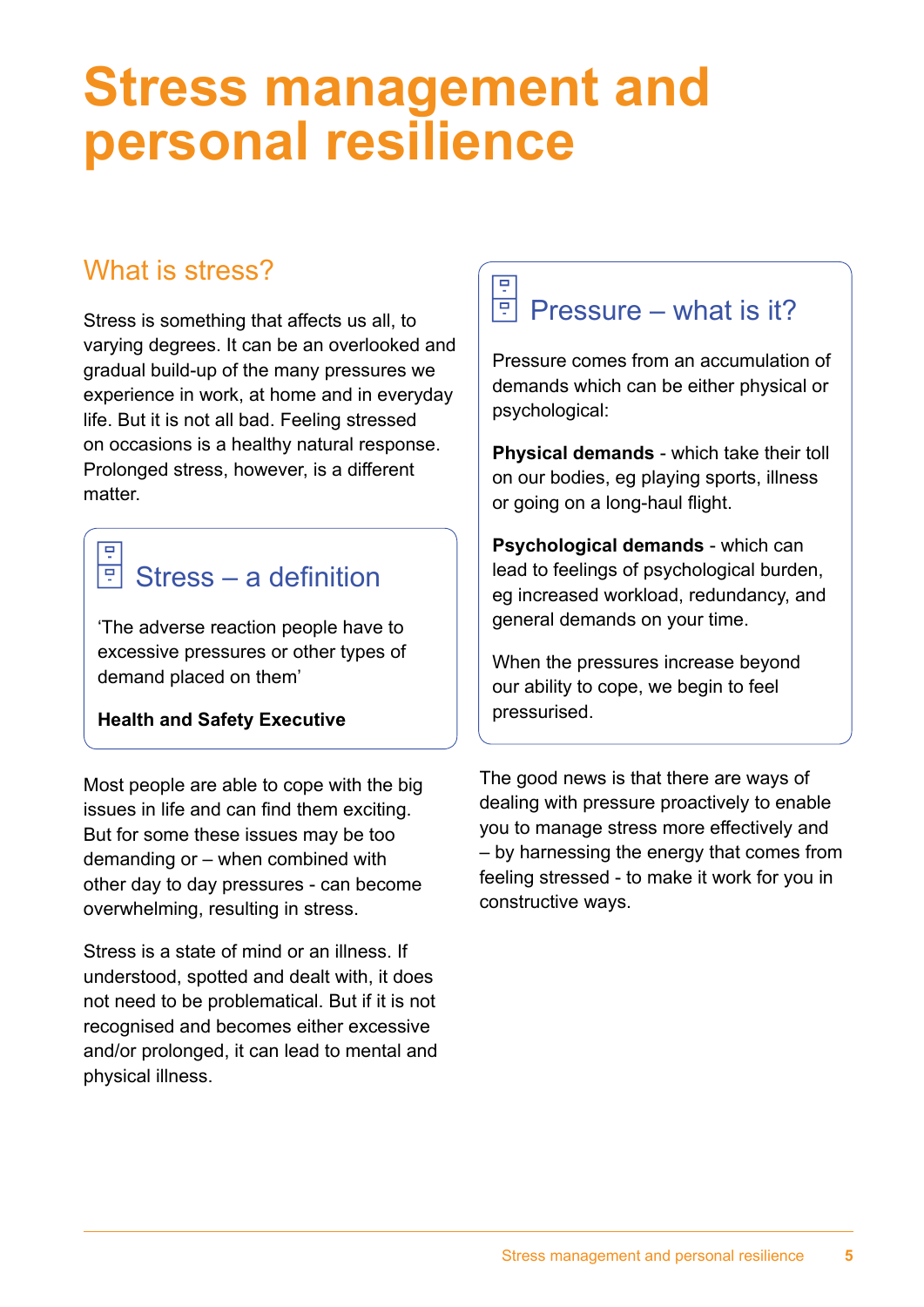## The difference between pressure and stress

In your various roles as an elected member you will experience all kinds of pressures. These may come as a result of your busy lifestyle and the need to balance the competing demands of your home, work and political life. The pressures may be to do with the role itself, eg taking on a new committee or portfolio responsibility you have little experience of. Maybe the pressure is coming from other people – your colleagues, the media, a vocal pressure group or an irate constituent.

It could also be that the real pressure is coming from a combination of factors that leaves you unable to cope with the things you feel are most important - the 'rabbit in the headlights' syndrome.

All of these pressures can have a negative impact on your ability to cope and to operate to the best of your ability. In effect, this is what creates the stress you feel. While you will always encounter many different kinds of pressure, there is only one real source of stress - you. Stress is your individual response to pressure. That is why it affects all of us in different ways and to different degrees.



Think about the pressures you face as an elected member. How would you typically respond in the following situations?

- (a) You attend a public meeting and get 'ambushed' by a group of people determined to shout down everything you say. You come away with a confusing mixture of emotions:
- (b) You have planned out your day to ensure that all of your meetings and communications (telephone calls etc) can be dealt with in good time. A close colleague asks for your help on a personal matter – you know this will scupper your carefully planned schedule:
- (c) You are about to go into an important meeting and need the remaining five minutes to prepare. You realise that you've left some of your essential notes at home:

Look again at what you have written. Then ask yourself the following questions: What has really provoked your response? Where, therefore, is the real source of stress coming from?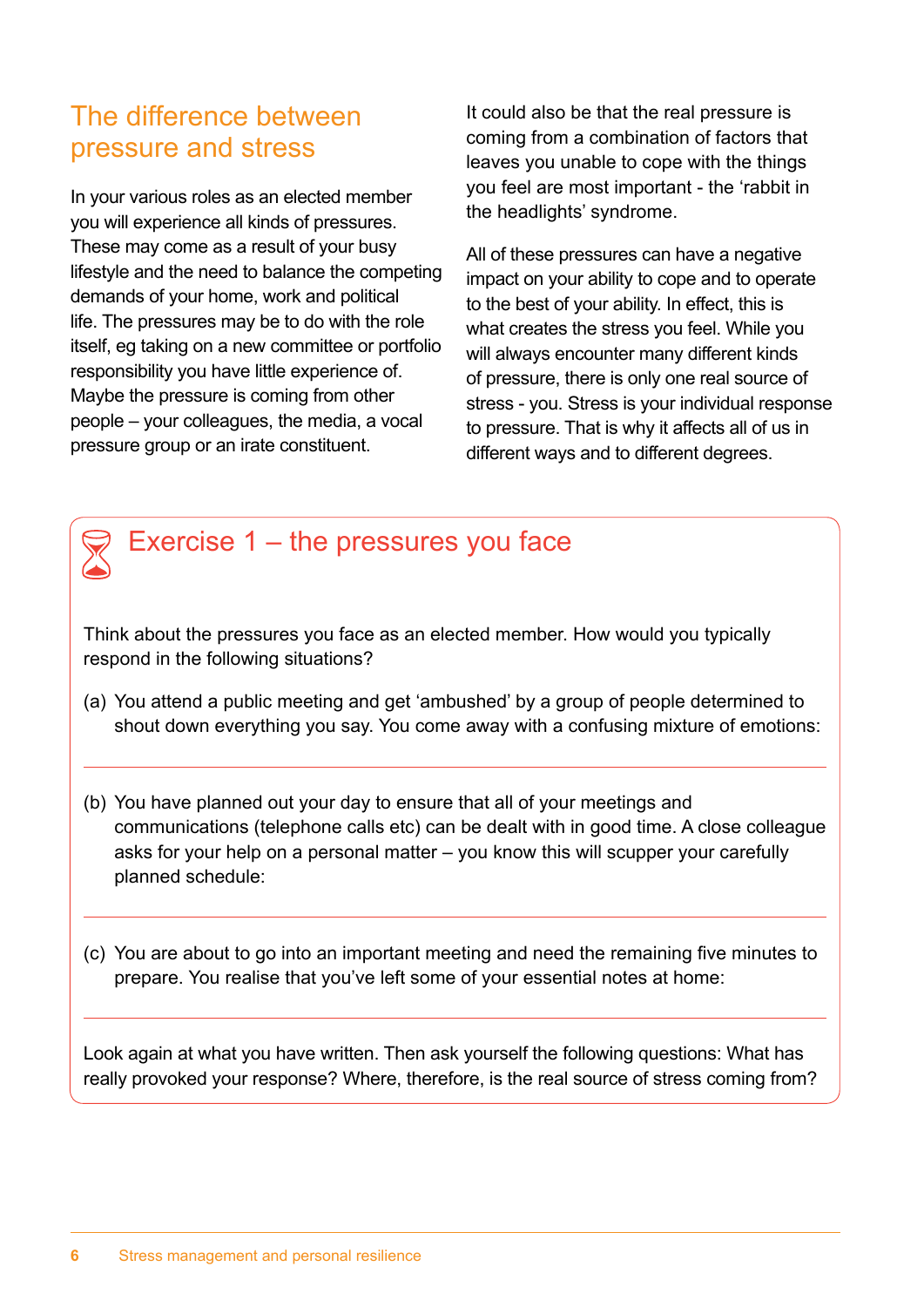## When pressure leads to stress

If the physical and psychological demands on us become excessive or prolonged, this can affect our ability to cope and may lead to feelings of anxiety. What has happened is that the pressure has induced some feelings of stress. At this point, the positive pressure that might ordinarily motivate or enhance our effectiveness becomes negative, with the result that we no longer operate at our best.

The stress we feel can produce a wide range of signs and symptoms that can be physical, mental, emotional or behavioural. These responses will vary from person to person and from pressure to pressure.

It can be difficult to know when you are suffering from stress as many of these signs and symptoms may not present themselves immediately. Similarly, they may only increase in intensity over time. Some feelings of stress can also become habitual. In other words, our perceptions, attitudes and beliefs can sustain the pressure, which then becomes a way of life. What is particularly destructive is when these symptoms of stress become prolonged over time.

# **Preparing for the role: hints and tips from former mayors**

| <b>Physical responses</b>  | Can include: Tiredness, headaches, 'butterflies' in the<br>stomach, indigestion and nausea, neck ache, heartburn,<br>allergies, skin problems, shallow breathing, blurred vision,<br>aching muscles or palpitations. |
|----------------------------|----------------------------------------------------------------------------------------------------------------------------------------------------------------------------------------------------------------------|
| <b>Mental responses</b>    | Can mean you may: Be more indecisive, find it hard to<br>concentrate, become forgetful, have feelings of inadequacy or<br>low self-esteem.                                                                           |
| <b>Emotional responses</b> | Can mean you are likely to: Get irritable or angry, be fearful,<br>feel numb, get embarrassed, be hypersensitive, get tearful, or<br>feel drained and listless.                                                      |
| <b>Behavioural</b>         | Can mean you may: Find it hard to sleep, change your eating                                                                                                                                                          |
| responses                  | habits, focus too much on work, smoke or drink more, avoid<br>friends and family or experience sexual problems.                                                                                                      |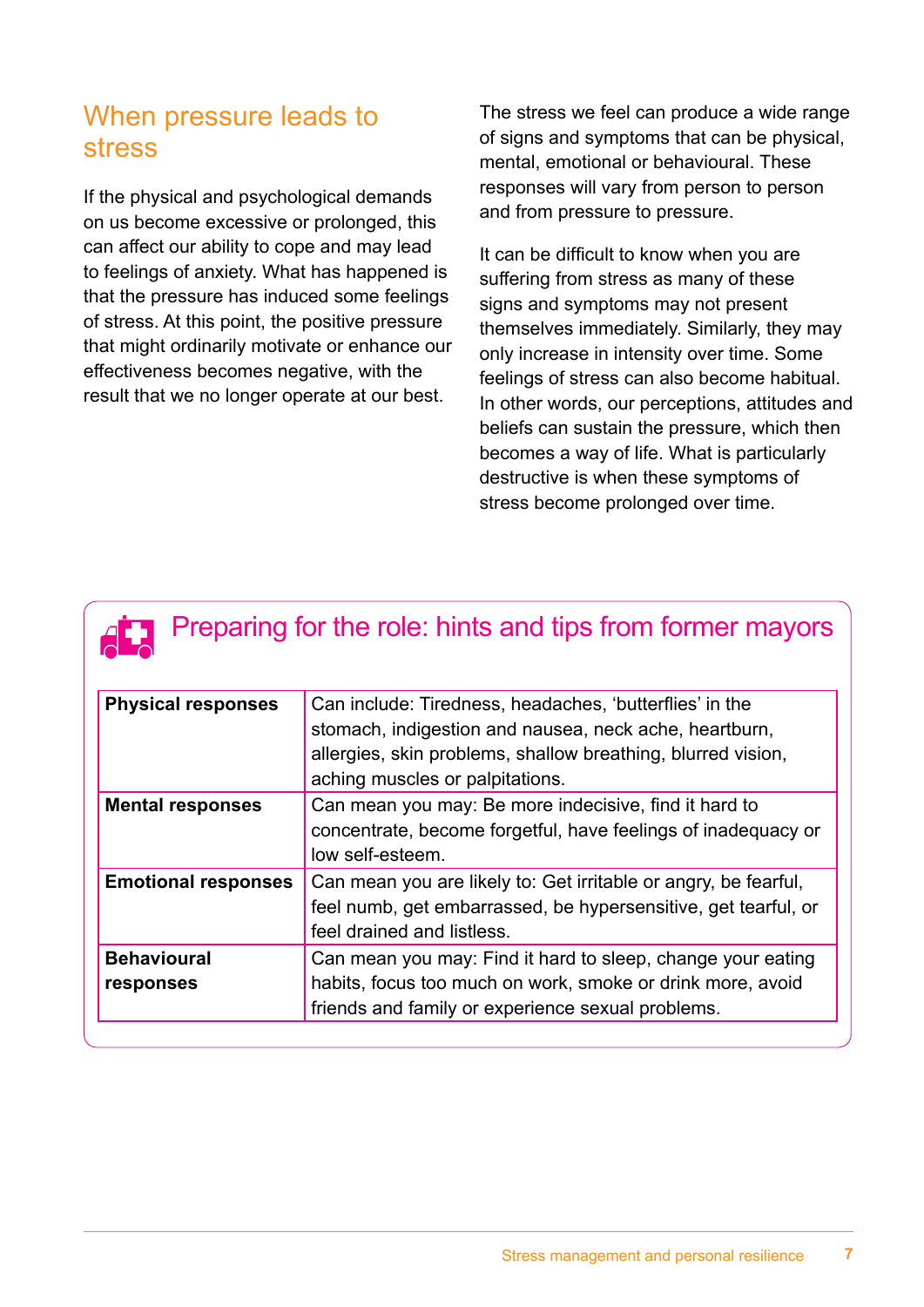## Exercise 2 – assessing your vulnerability to stress

Try this simple test to discover your vulnerability to stress. Mark yourself on the scale for each of the 20 statements

| 1              | Once I've started<br>something, I must finish it | $\overline{7}$ | 6 | 5 | $\overline{4}$           | 3 | $\overline{2}$ | $\mathbf 1$  | I don't mind leaving something<br>temporarily unfinished |
|----------------|--------------------------------------------------|----------------|---|---|--------------------------|---|----------------|--------------|----------------------------------------------------------|
| $\overline{2}$ | I often interrupt in the                         | $\overline{7}$ | 6 | 5 | $\overline{4}$           | 3 | $\overline{2}$ | $\mathbf{1}$ | I am a good listener, I let people                       |
|                | middle of a conversation                         |                |   |   |                          |   |                |              | finish speaking                                          |
| 3              | I'm always on the go                             | $\overline{7}$ | 6 | 5 | $\overline{4}$           | 3 | $\overline{2}$ | $\mathbf 1$  | I consider that I am fairly easy                         |
|                |                                                  |                |   |   |                          |   |                |              | going                                                    |
| $\overline{4}$ | I feel I am usually the                          | $\overline{7}$ | 6 | 5 | $\overline{4}$           | 3 | $\overline{2}$ | 1            | I feel limited responsibility                            |
|                | responsible one                                  |                |   |   |                          |   |                |              |                                                          |
| 5              | I don't mind taking work                         | $\overline{7}$ | 6 | 5 | $\overline{4}$           | 3 | $\overline{2}$ | 1            | I don't feel you should take work                        |
|                | home or working weekends                         |                |   |   |                          |   |                |              | too seriously                                            |
| 6              | I'm never late for                               | $\overline{7}$ | 6 | 5 | $\overline{4}$           | 3 | $\overline{2}$ | $\mathbf{1}$ | I don't get worked up over                               |
|                | appointments                                     |                |   |   |                          |   |                |              | appointments                                             |
| $\overline{7}$ | I frequently set deadlines                       | $\overline{7}$ | 6 | 5 | $\overline{4}$           | 3 | $\overline{2}$ | 1            | I don't bother about setting                             |
|                |                                                  |                |   |   |                          |   |                |              | deadlines                                                |
| 8              | I pay attention to detail                        | $\overline{7}$ | 6 | 5 | $\overline{4}$           | 3 | $\overline{2}$ | $\mathbf 1$  | I don't worry over small details                         |
| 9              | I'm highly competitive                           | $\overline{7}$ | 6 | 5 | $\overline{\mathbf{4}}$  | 3 | $\overline{2}$ | 1            | I'm not at all competitive                               |
| 10             | I'm a very animated speaker                      | $\overline{7}$ | 6 | 5 | 4                        | 3 | $\overline{2}$ | 1            | I'm calm and deliberate in speech                        |
| 11             | I'm always in a hurry                            | 7              | 6 | 5 | $\overline{4}$           | 3 | $\overline{2}$ | 1            | I never rush things, even when                           |
|                |                                                  |                |   |   |                          |   |                |              | pressurised                                              |
| 12             | I like exact information, eg                     | $\overline{7}$ | 6 | 5 | $\overline{4}$           | 3 | $\overline{2}$ | $\mathbf 1$  | I don't worry about the precise                          |
|                | how much, at what time                           |                |   |   |                          |   |                |              | figures                                                  |
| 13             | I hate having to wait                            | $\overline{7}$ | 6 | 5 | $\overline{\mathcal{A}}$ | 3 | $\overline{2}$ | 1            | I don't mind having to wait                              |
| 14             | I want swift promotion                           | $\overline{7}$ | 6 | 5 | $\overline{\mathbf{4}}$  | 3 | $\overline{2}$ | $\mathbf 1$  | I'm very satisfied in my work                            |
| 15             | I'm always juggling more                         | $\overline{7}$ | 6 | 5 | $\overline{4}$           | 3 | $\overline{2}$ | $\mathbf 1$  | I take things one at a time                              |
|                | than one thing at a time                         |                |   |   |                          |   |                |              |                                                          |
| 16             | Work is my main interest                         | $\overline{7}$ | 6 | 5 | $\overline{4}$           | 3 | $\overline{2}$ | 1            | I enjoy many interests                                   |
| 17             | I need recognition for what                      | $\overline{7}$ | 6 | 5 | 4                        | 3 | $\overline{2}$ | 1            | I'm not interested in what others                        |
|                | I do                                             |                |   |   |                          |   |                |              | think                                                    |
| 18             | I generally eat, drink and                       | $\overline{7}$ | 6 | 5 | $\overline{\mathbf{4}}$  | 3 | $\overline{2}$ | $\mathbf 1$  | I take my time doing things                              |
|                | walk quickly                                     |                |   |   |                          |   |                |              |                                                          |
| 19             | I don't discuss feelings                         | $\overline{7}$ | 6 | 5 | 4                        | 3 | $\overline{2}$ | $\mathbf 1$  | I can express my feelings well                           |
| 20             | I push hard                                      | $\overline{7}$ | 6 | 5 | 4                        | 3 | $\overline{2}$ | 1            | I'm easy going                                           |

Having arrived at a mark for each statement, add up your score. Then turn to Appendix B to consider what your score may mean in terms of your vulnerability to stress.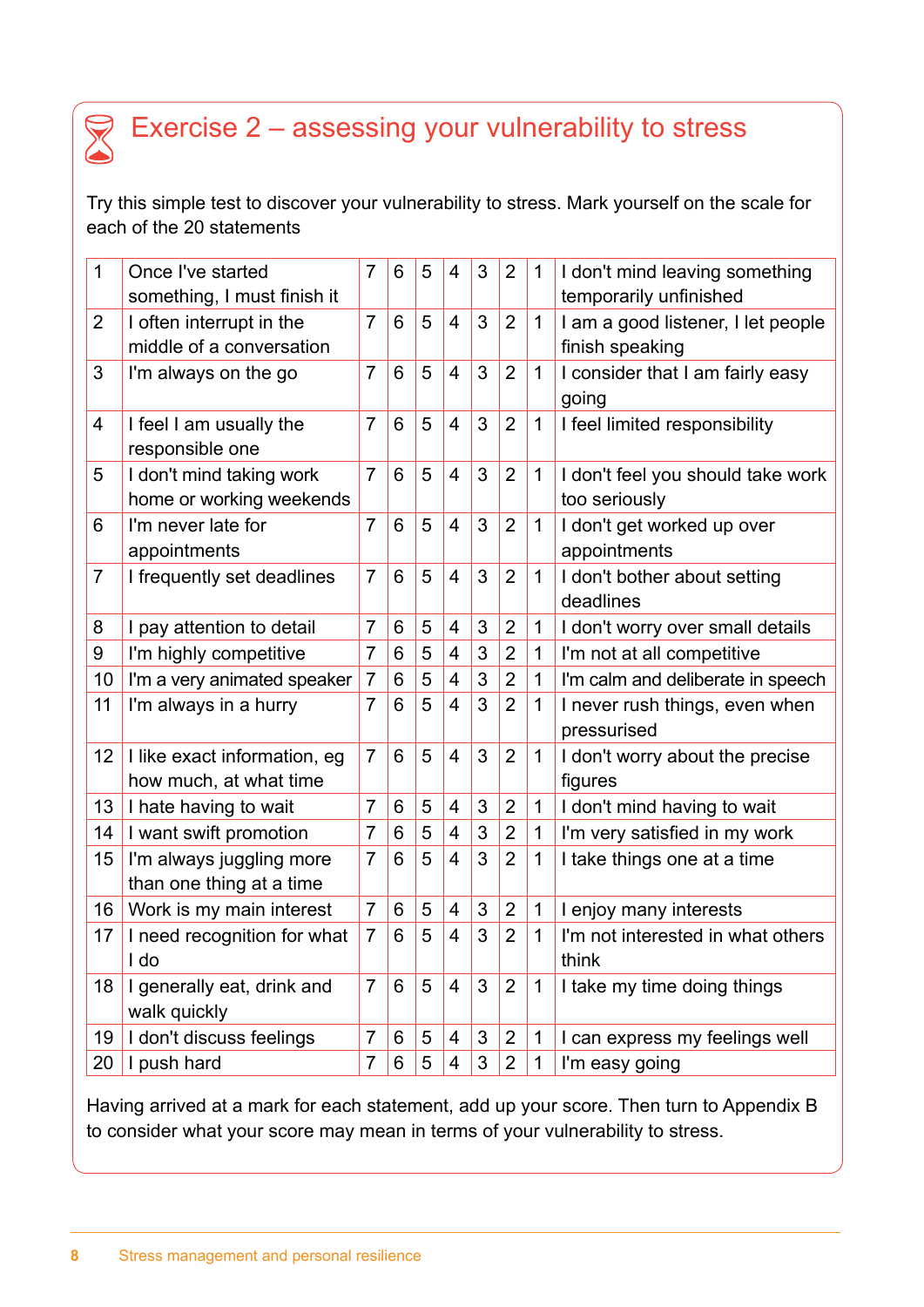## Recognising your stress limits

Everyone has their own stress threshold – the amount of pressure they can generally handle. And operating at the optimum level of this threshold can be exciting, challenging, stretching and fun. As the pressure increases you become more alert, invigorated and ready for action. Think about the stimulation and satisfaction you get from taking on a new and difficult role as a member - overcoming the personal frustrations, worries, demands and time pressures - and delivering positive results for your local community.

However, there is a point where stress becomes distress and the pressures you face can push you beyond this threshold. At that point, you will no longer be effective and will not be operating at your optimum performance. All that happens is that you have to work harder to deliver what is required and that in itself adds to the stress. It may also begin to affect your health.

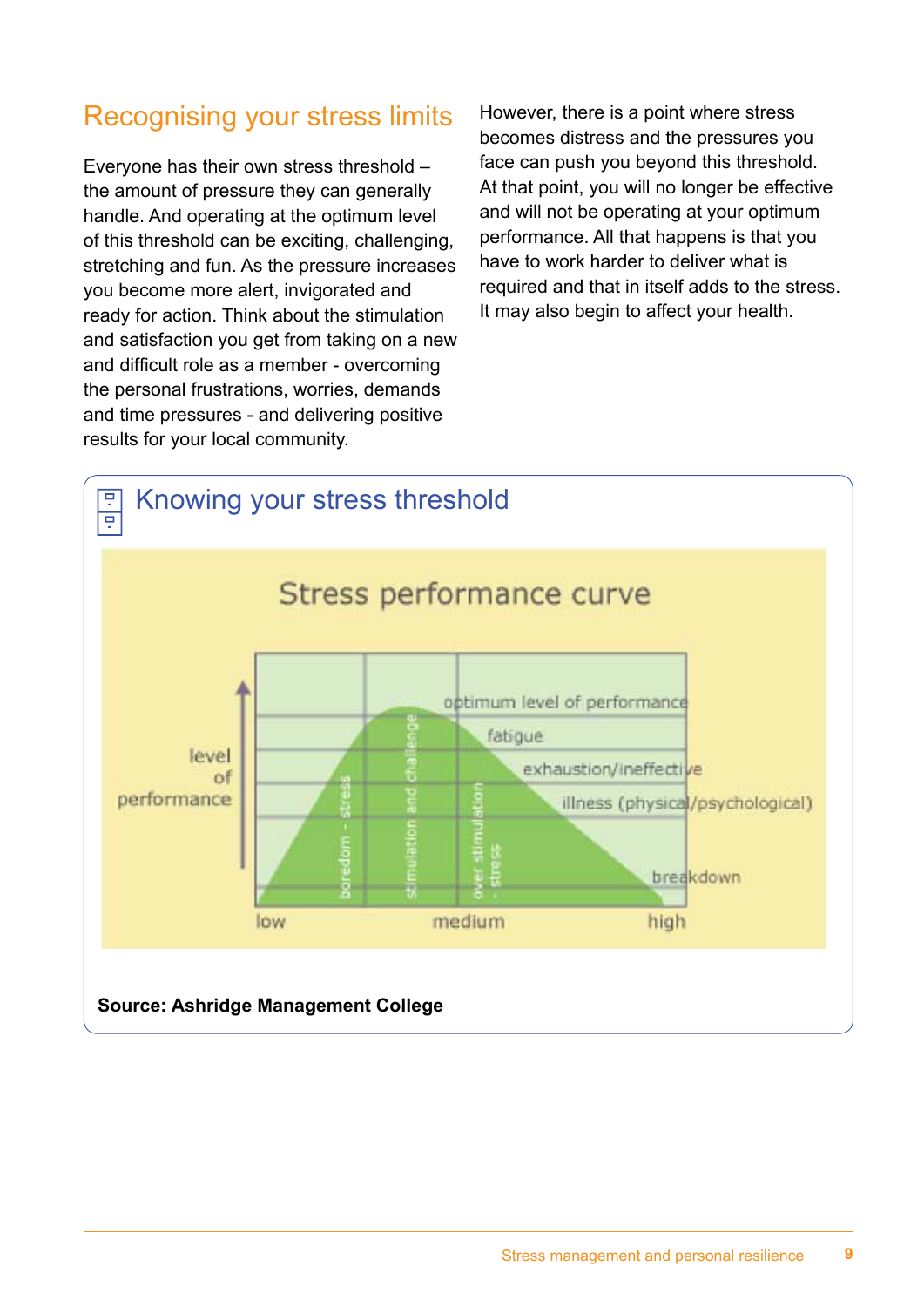## How stress can impact on you as a member

Your response to pressure and stress will depend to a large extent on your perception of what is happening to you and the degree of control you believe you have. Imagine how you would feel if your colleagues asked you to take on a position of significant responsibility (eg to become council chairman or to head up a new partnership body). In reacting to the physical and psychological impact of this, your reaction might be to push any doubts, fears and anxieties you have to one side – recognising this to be a great opportunity. Equally, your anxieties about the potential pitfalls and personal demands of such a position may overwhelm you, leaving you unsure or even hostile to the challenge on offer. But why is this?

Our perception and interpretation of events affects how we respond to them, and the way we see the world is determined by a complex mixture of factors, eg personality, values, assertiveness, experience, beliefs, confidence and self-esteem. If we are generally confident and positive about how we view life, we are likely to see most pressures as within our control. However, if we suffer from a lack of confidence and low self-esteem, this may lead us to view the pressure as insurmountable and beyond our control, alongside a general feeling of helplessness. The anxiety this produces can lead to stress.

#### The psychological Ţ response to stress

Our psychological response to stress is largely pre-set, determined by our primitive, animalistic reaction to physical threats. This is often referred to as the 'fight or flight' response.

Faced with a perceived challenge, the brain sends specific hormones around the body to prepare us for action. Our heart rate increases and our blood pressure rises. The muscles in the body also tense – ready for action – and our breathing quickens to enable more oxygen to be taken up. Only when the threat has passed does the body begin to relax.

Some of the pressures of the member role can also trigger this response, the anxiety of speaking in public, the pressure of meeting a deadline or the reaction to a verbal challenge.

However, if the pressure is ongoing the stress hormones may continue to keep the body in a high state of arousal - at a constant and excessive level of stress – which can have a detrimental impact on long-term health, leading to skin conditions, coronary heart disease, strokes, ulcers and even cancer.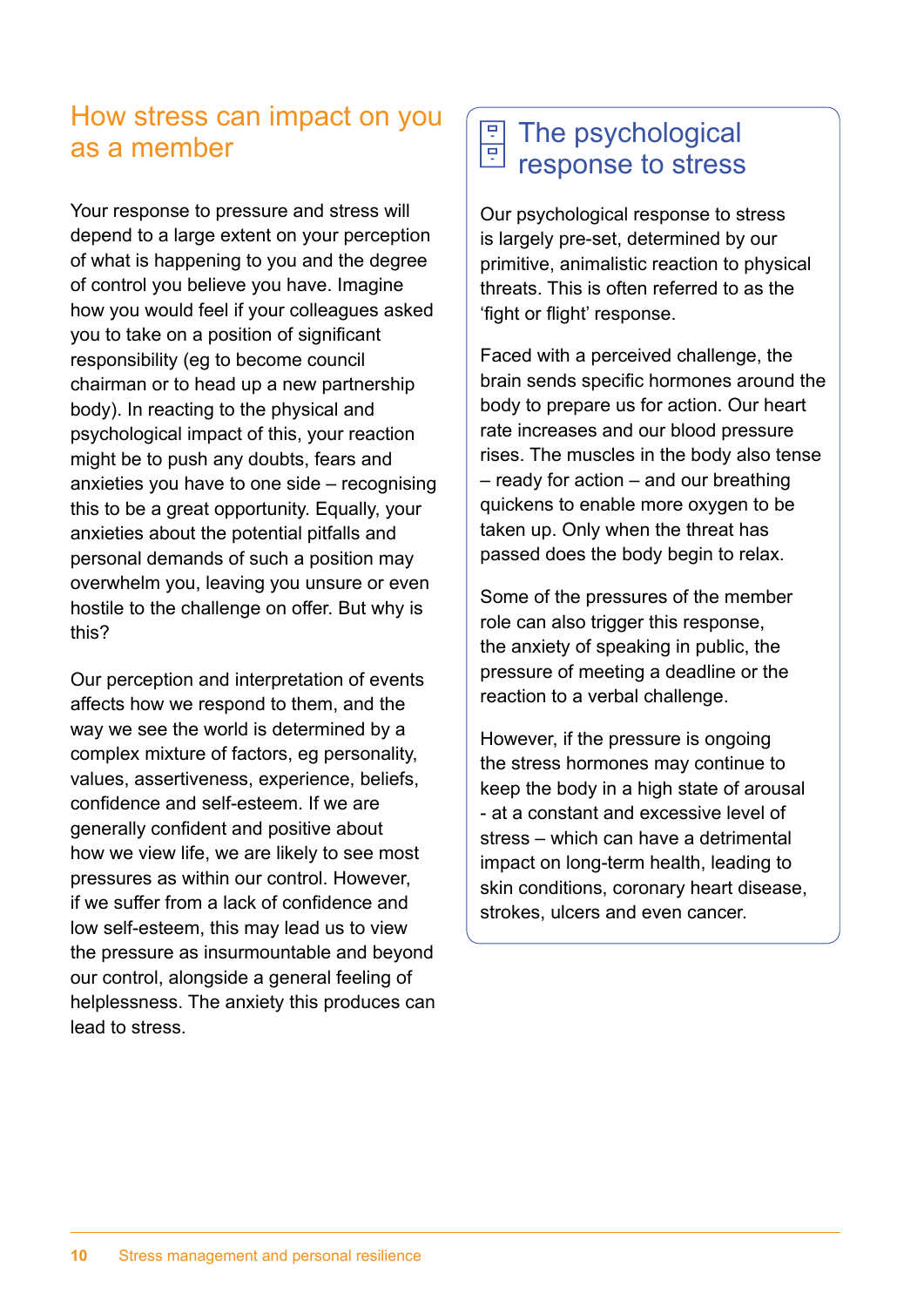## Our response to **E** Our recession



## ਚ  $\overline{\mathbf{P}}$

"Long-term anxiety and tension have a huge effect on the body, increasing levels of the stress hormone cortisol (linked with problems such as high blood pressure and making you more likely to put on weight), sapping your energy and diverting resources away from the immune system and digestion".

**Liz Tucker, Wellbeing Consultant and Stress Expert**

If this negative reaction to stress persists and goes unchecked, it can lead to all sorts of personal problems, some of which could have a knock-on impact on your role as a member:

• **An inability to concentrate or to decide on priorities** – on a personal level this may mean that you struggle to deal with your general workload and the balance between your council tasks and home life. It is also likely to affect the ability to manage your time effectively and to cope with deadlines. In a broader sense, it could also be damaging given the difficult decisions that members are likely to face in the current political and financial climate, eg spending priorities, budget cuts and efficiency improvements. You must be fully equipped and confident to make and support these difficult decisions.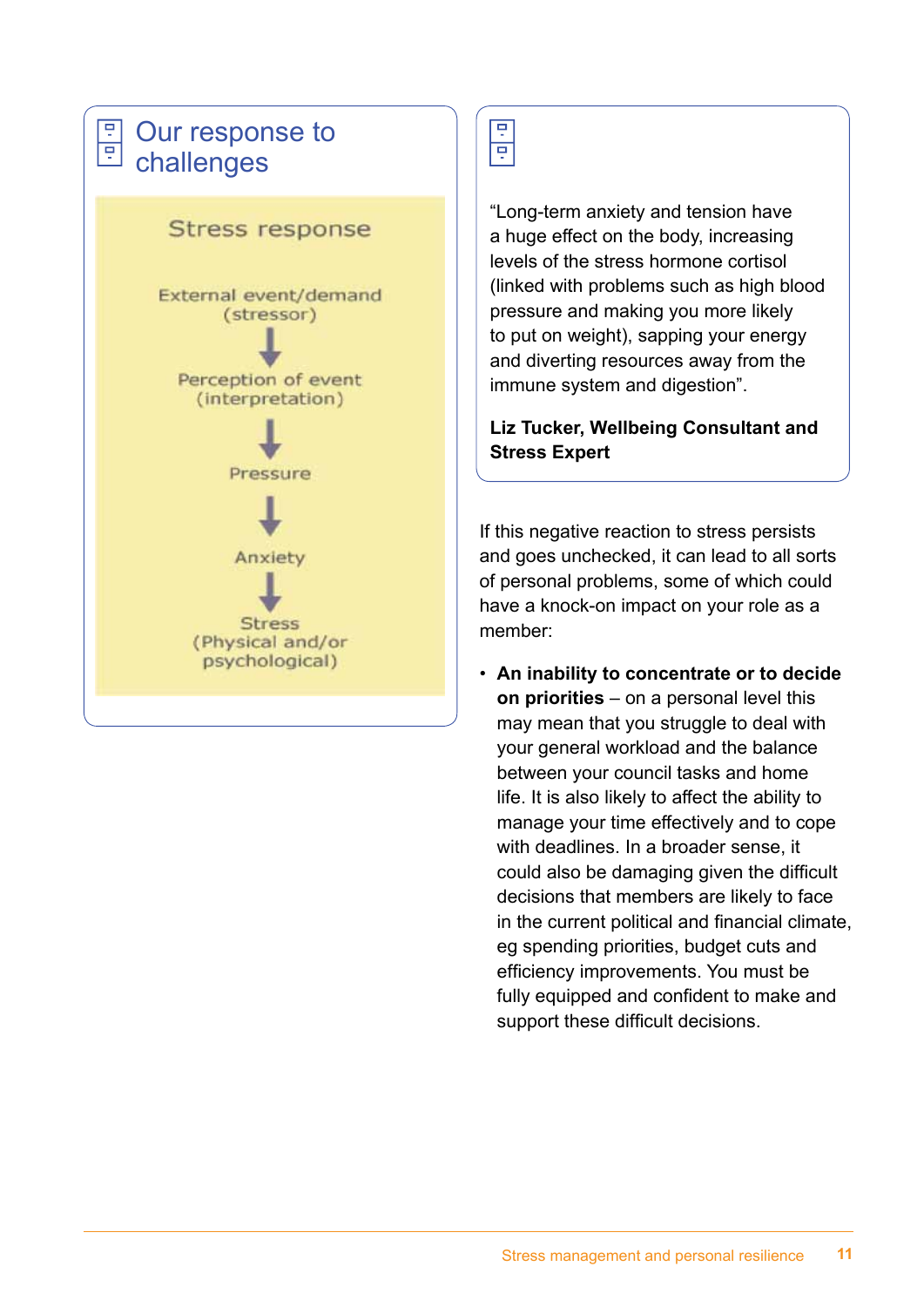- **Feelings of insularity, inadequacy, depression or anger** – all of this is likely to have a huge impact on your ability to cope with change and to deal effectively with people and conflict. It could also be detrimental to your broad community leadership role, where local people look to you to listen and actively respond to their concerns. If you are perceived as unapproachable or withdrawn, you risk losing their belief and support. This may also affect your longer-term election prospects.
- **Changes in behaviour**  you may struggle to manage yourself and to deal with some of the personal impacts, erratic sleeping patterns, lack of energy, temptation to eat/drink more etc. Any changes in the level of your commitment, activity or performance could be viewed negatively by your member colleagues, officers or constituents. Your key role is to get things done and to make a difference, and your personal energy, enthusiasm and focus are crucial to this.

In later sections of this workbook, we will outline the main strategies for dealing with stress and ways that you can improve your personal resilience to deal with pressure and anxiety. Before we do this, let's consider some of the sources of stress that you may encounter.

## Identifying the sources of stress

In improving your ability to identify and handle stress, it is vitally important that you understand exactly what causes stress for you – what psychologists and doctors often refer to as 'stressors'. These can be problems or difficulties which affect us immediately or factors which build up over time to cause excessive stress.

On a personal level, these stressors might include the death of someone close to you, changes in your health or wellbeing, divorce, family arguments, or money worries. Equally they might be related to the daily hassles of life, eg traffic jams, time pressures, car troubles or the achievement of a reasonable work/life balance.

The stressors that you face in one part of your life will generally spill over and begin to affect others aspects of what you do, eg your role as an elected member may require you to travel more, work at weekends, take on more responsibility or attend regular evening meetings. All of this can have a negative effect on your home life - something which is supposed to be a 'buffer' against the stressful events of your political and community leadership role. In the same way, difficult or longstanding domestic problems may begin to have a negative impact on your ability to perform as a member.



"Two-thirds of what we see is behind the eyes"

**Chinese proverb**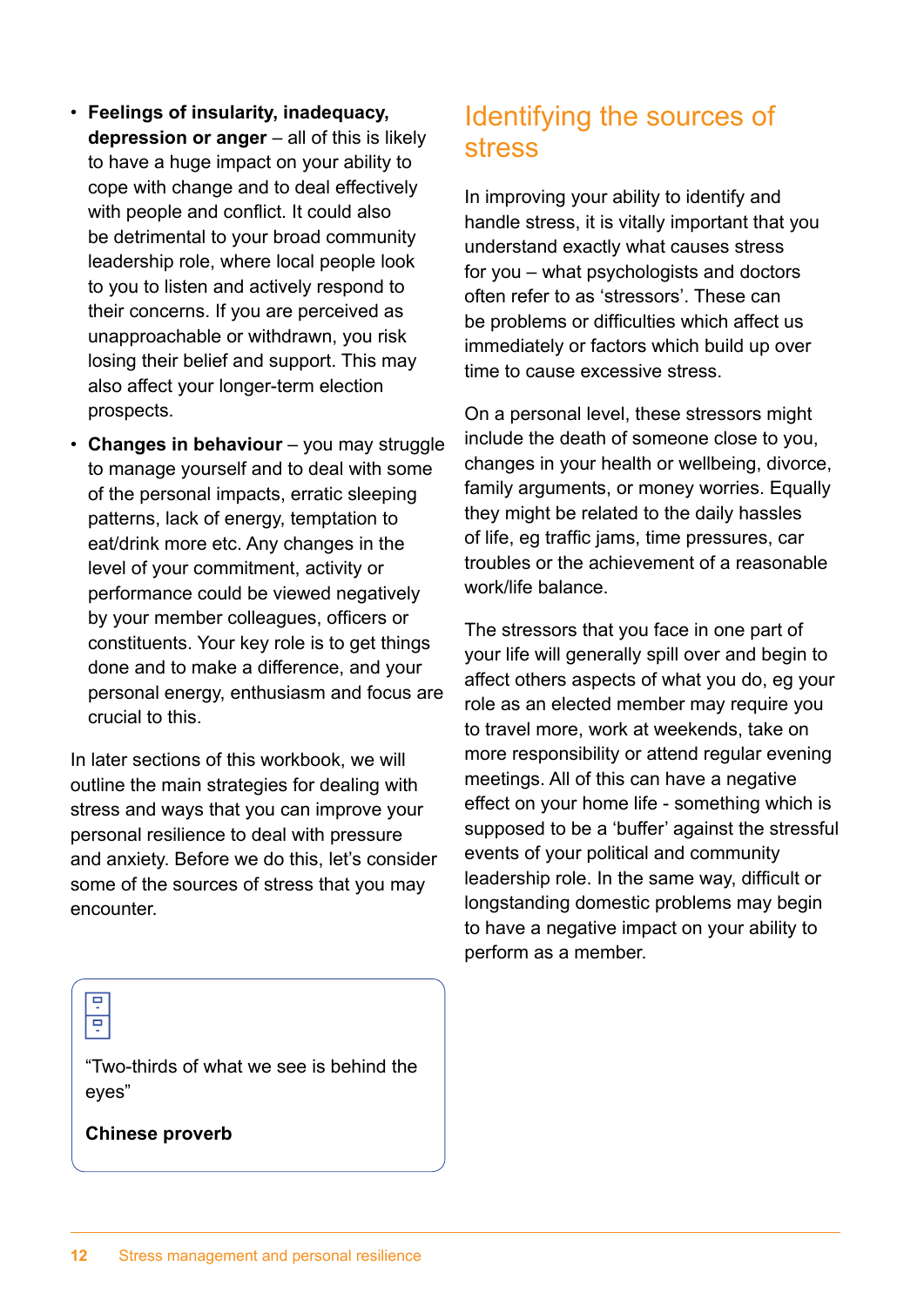## **The leaky bucket**

AXA PPP Healthcare has recently stated that while we are in what looks like a protracted period of recession, an increase in stress and anxiety among UK workers is almost certain to increase as a consequence. As everyone's lives become more and more hectic, it's important to take time to make sure you don't become overwhelmed by stress.

Anxiety UK often uses the analogy of a 'leaky bucket' to describe how every day, seemingly simple stresses can add up, leading to us feeling overwhelmed and anxious. If we keep adding stressors to the bucket (even tiny ones like the school run or commuting to work), over time it fills up until one day it overflows. This can be a good way of looking at anxiety as it explains why sometimes it can seem to come out of the blue with no significant trigger.

However, what has happened is that the trigger was just a very small stressor that tipped us over the edge and allowed our bucket to overflow. What we need is a leaky bucket with lots of holes in to reduce our overall stress levels. Each one of these holes could be something positive that you do to manage your anxiety, such as yoga, exercise, reading, listening to music or spending time with friends or family.

www.anxietyuk.org.uk

While it is difficult to control stressors, you should take a holistic approach to them and your general wellbeing, recognising that effective stress management in one part of your life is likely to reap rewards elsewhere. In some cases, this may be possible by minimising, avoiding or eliminating a stressor completely. Some examples might include:

- Cutting out some of the time-consuming and difficult car journeys into your council office by working from home more and making better use of technology.
- Identifying that a difficult and timeconsuming community leadership role might be better dealt with by delegating tasks to others or co-opting other members to assist.
- Recognising when you have taken on too much and being prepared to discuss the situation with your colleagues. This may allow you to step back from certain roles and tasks, reducing the pressures you face, and enabling you to be generally more effective.

Beyond this, handling the stressors you face will require you to adopt a sensible strategy for either managing the stress or coping with any stressful situation.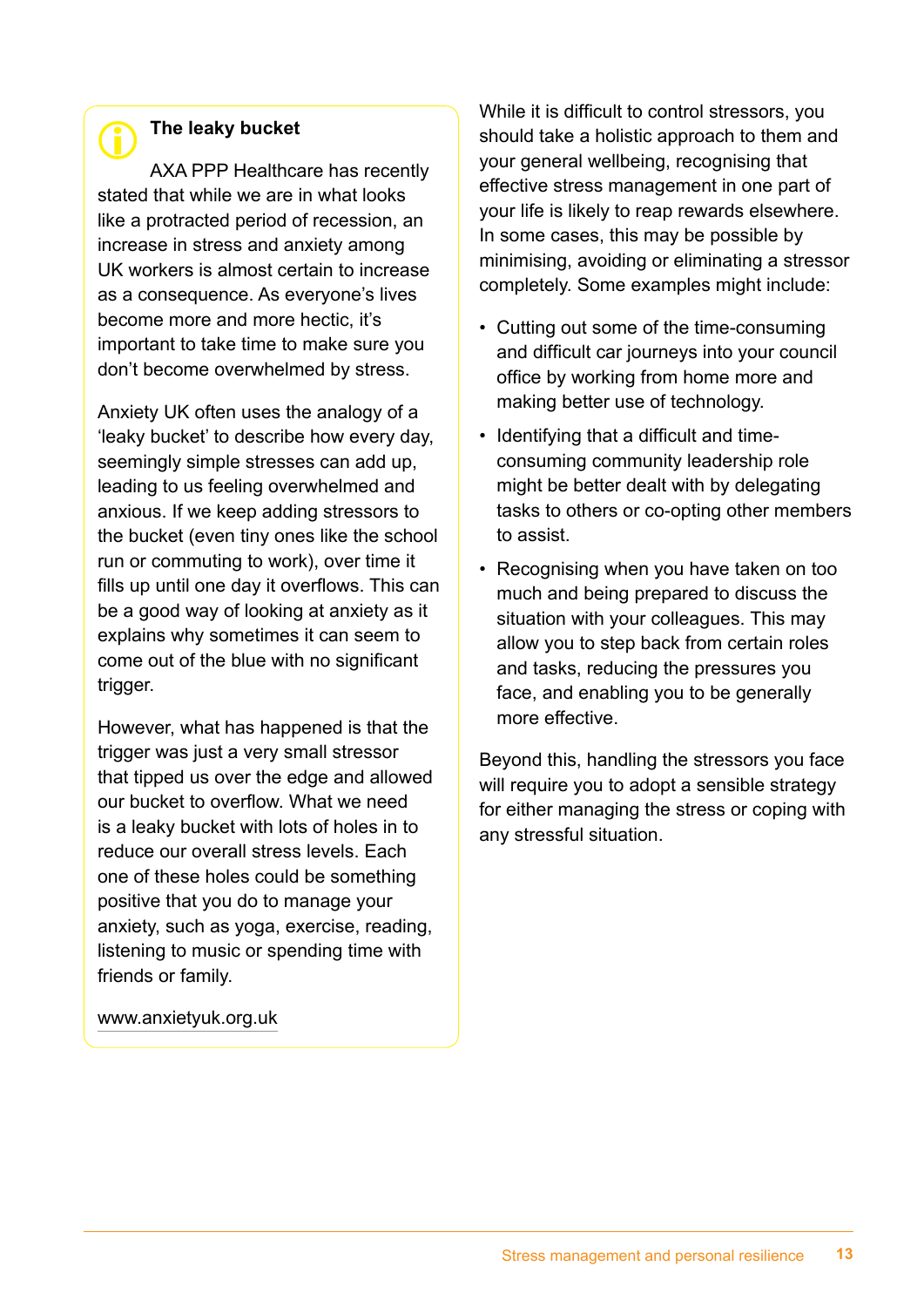### Some stressors you may face as a member **AR**

The tensions between your ward needs and wider party/council interests.

Wanting to get things done while recognising the need for process, protocol and consultation.

Having a personal view but needing to act in the public interest for the good of all.

Being too accessible and willing to assist, leaving yourself little time for other important commitments.

Wanting to be political but feeling held back by the need to act ethically and with integrity.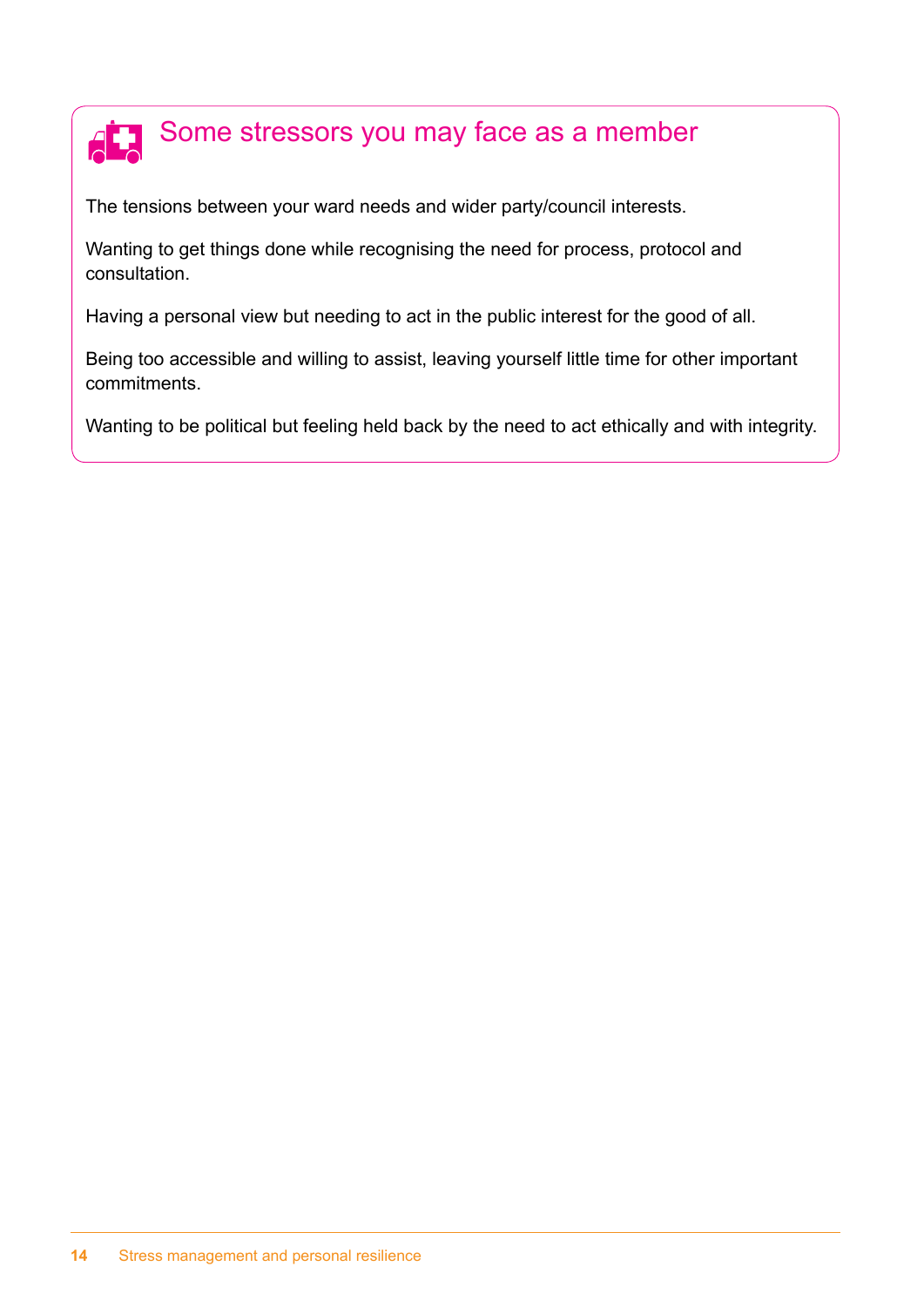## Exercise 3 – reflecting on your sources of stress  $\sum_{i=1}^{n}$

Think about the nature of your role as an elected member and identify an example of each of the following stressors below. Then consider what impact each has had on you personally and the ways that you have sought to cope:

| (a) | Pressures of time     | Personal impact | Your ways of coping                 |  |
|-----|-----------------------|-----------------|-------------------------------------|--|
|     |                       |                 |                                     |  |
| (b) | Workload demands      | Personal impact | Your ways of coping                 |  |
| (c) | Organisational change | Personal impact | Your ways of coping                 |  |
|     |                       |                 |                                     |  |
| (d) | Dealing with people   | Personal impact | Your ways of coping                 |  |
|     |                       |                 |                                     |  |
| (e) | Dealing with conflict |                 | Personal impact Your ways of coping |  |
|     |                       |                 |                                     |  |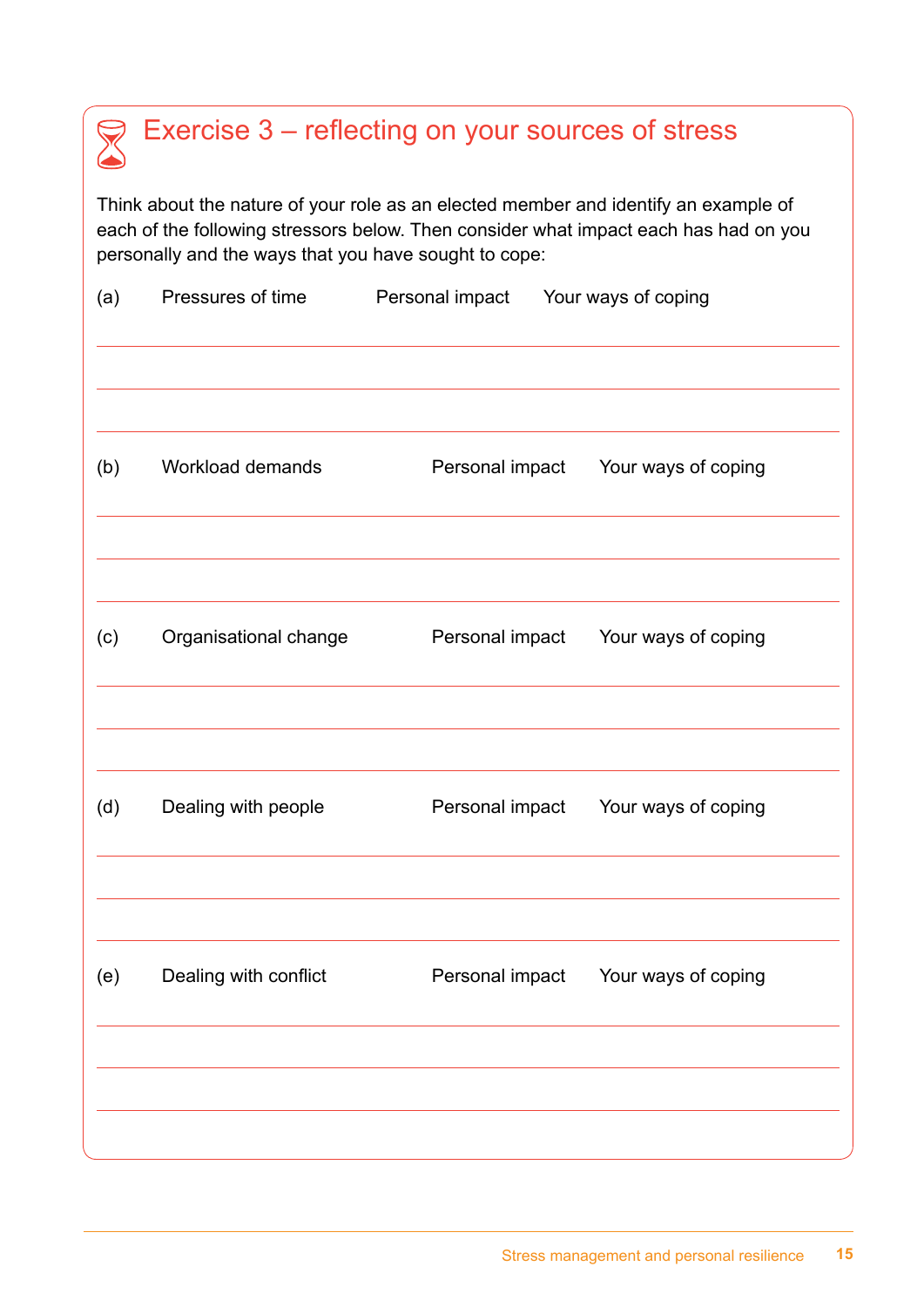## Strategies for dealing with stress

We have already said that in some cases it may be possible to minimise, avoid or eliminate a particular source of stress. However, in your day to day role as a member, this may not always be feasible or desirable. Many of the pressures you face are part and parcel of the role itself and it is unlikely that you will be able to pick and choose just the bits that suit you or that give you an easy life.

## Supporting members in their role

Kirklees Council has recognised that the life of a member is a complex one. In support of this, it has developed a rolling programme of development activities, individually tailored to members, to equip them to carry out their many roles effectively.

The Authority's Councillor Development Programme (2011/12) includes a number of courses on 'Self-Management' - covering issues such as 'Time Management (work/life balance)', 'Getting Ready for Retirement' and, crucially, 'Managing Stress'.

In broad terms, there are two strategies for dealing with stress, both of which are distinct, but which can be brought to bear on the same issue. The first involves distraction, while the second requires you to achieve some form of resolution.

릨

"The components of anxiety, stress, fear and anger do not exist independently of you in the world. They simply do not exist in the physical world, even though we talk about them as if they do".

### **Wayne Dyer, American Psychologist**

### **The strategy of distraction**

The principle aim here is to enable you to cope with the pressures or stressors that you face, while accepting that you cannot necessarily remove or resolve them. In simple terms, it's the equivalent of receiving a shock and then taking a deep breath and counting to ten. By doing so, it gives you the chance to:

- Remove yourself from the immediate source of stress.
- Step back, gaining some breathing space and regaining your composure.
- Reflect on the situation without taking an immediate or reactive stance.
- Think about the practical steps that can be taken to make life more tolerable in the situation you face.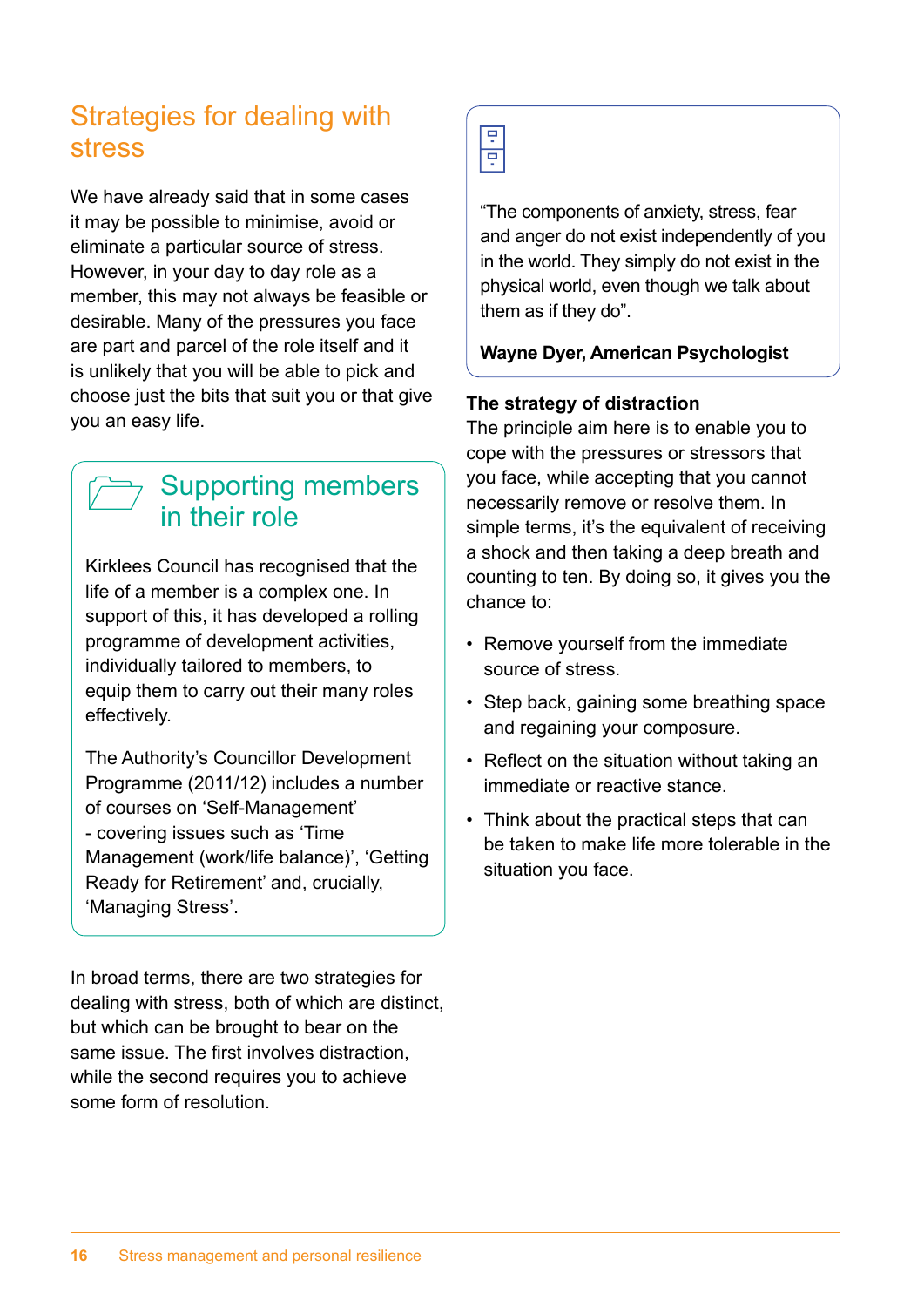

The following exercises can be used to help you unwind:

Breathe deep – breathe in to the count of four and hold for two counts. Then exhale to the count of four. Try this whenever you feel stressed.

Stretch – stand up, stretch and smile. Visualise the stress flooding from your back, legs and shoulders and pouring out of your fingertips and toes. For greater relief learn a few yoga positions.

Take a walk – forego a tea or coffee break and take a brisk walk instead. It's physically beneficial and will enable you to refocus.

Much of this is about stress relief, ie giving your body and mind some time away from the source of stress to enable you to develop greater personal resilience. Some examples might include:

- Getting a good night's rest.
- Reading or listening to music.
- Exercising or taking part in a fun event.
- Sharing your problems with a friend or seeking professional help.
- Taking a warm bath or getting a massage.

Alongside this, ensure that you continue to:

- Remain positive in your thinking and don't constantly blame yourself. Some things really are out of your control and some clouds really do have a silver lining.
- Be assertive, and prepared to say, 'No', 'I can't' or 'Yes, but I'll do it later'.
- Avoid some of the harmful, short-term, panaceas for stress, eg smoking, drinking, drugs and comfort eating.

#### **The strategy of resolution**

Rather than simply coping, the principle aim here is to manage the situation to achieve some form of resolution. This can give you more control and choice about how you respond and enable you to tackle the pressures of time, workload and change, while better managing people, conflict and your own personal needs: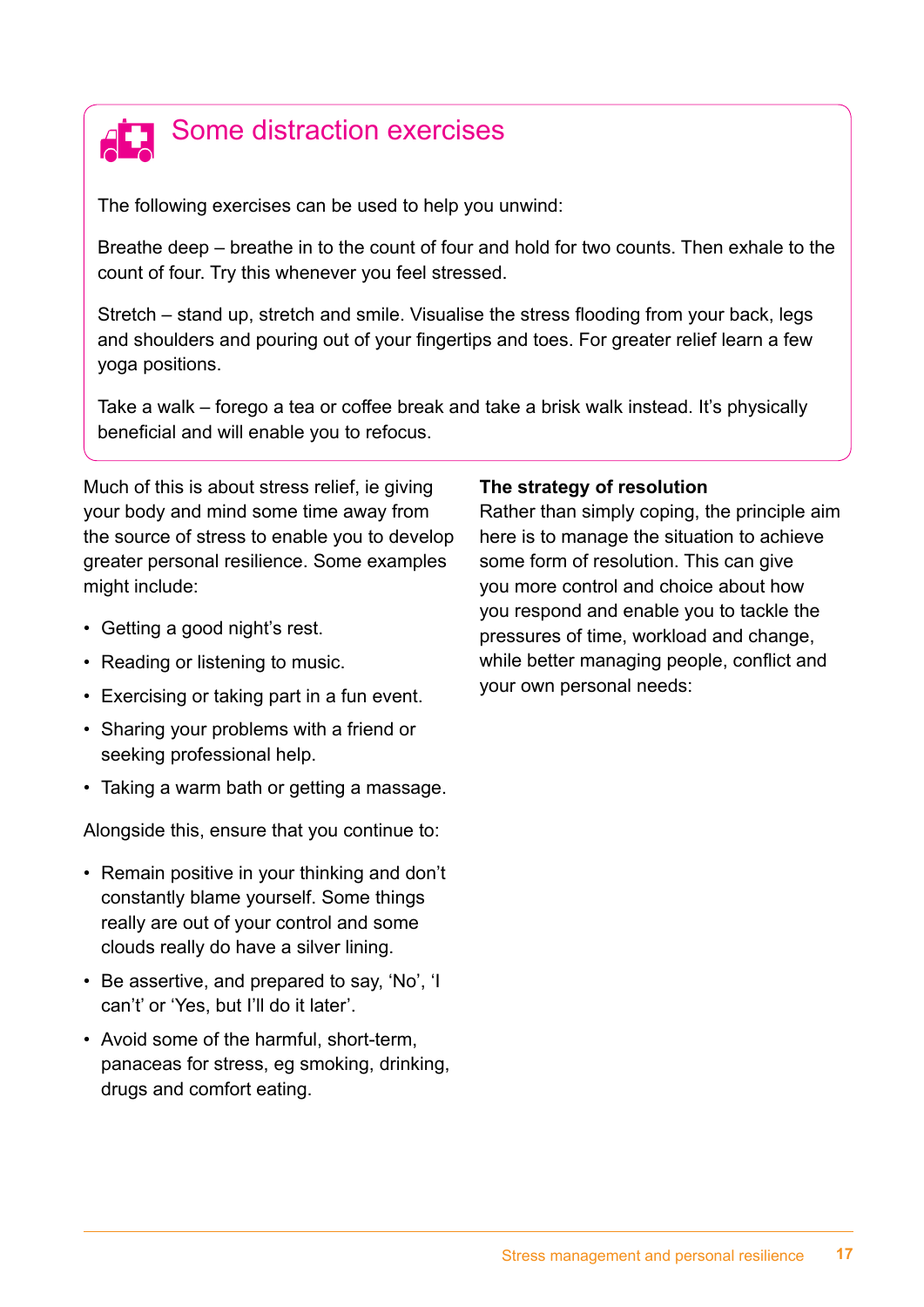## Some examples of stress management  $\overline{\textbf{d}}$

| Managing<br>time                      | Distinguish between urgent tasks (unplanned demands) and important tasks<br>(those that give you the best return for the investment of your time). Plan<br>uninterrupted time, eg tell people you are unavailable, find a quiet space to<br>work, divert your phone and don't read e-mails as they come in. Focus on<br>the key tasks and set realistic deadlines (which you can stick to). Say no to<br>unreasonable demands, interruptions and 'urgent' requests.                                                                                                                                                                                                                                                                                                                                                       |
|---------------------------------------|---------------------------------------------------------------------------------------------------------------------------------------------------------------------------------------------------------------------------------------------------------------------------------------------------------------------------------------------------------------------------------------------------------------------------------------------------------------------------------------------------------------------------------------------------------------------------------------------------------------------------------------------------------------------------------------------------------------------------------------------------------------------------------------------------------------------------|
| Managing<br>workload                  | Plan ahead, to better manage 'peaks' and 'troughs'. Prioritise - focus on<br>the things that will have the greatest impact. Break the workload down into<br>manageable tasks. Remember the adage: 'How do you eat an elephant?'<br>Answer - 'Small chunks'. Forget perfection - aim to get the essentials done<br>first. Delegate more and co-opt some support.                                                                                                                                                                                                                                                                                                                                                                                                                                                           |
| Managing<br>change                    | Be prepared – keep up to speed with what is happening, read around the<br>subject and ask lots of questions before the change occurs. Don't dwell<br>on the negative – focus on solutions to perceived problems and try to see<br>things from other people's perspective. Challenge during the planning and<br>preparation phase, not during implementation - it's too late then, so go<br>with the flow. Encourage people to take time out in situations of deadlock<br>to enable them to regroup, better focused on what needs to be done and<br>thinking about the future, rather than the past (sometimes called 'refocusing').                                                                                                                                                                                       |
| Managing<br>people<br>and<br>conflict | Avoid aggressive (fight) and submissive (flight) behaviour which will add<br>to your stress. Aim for 'win/win' agreements wherever possible, so that<br>everyone gets part of what they want. Explore options together, through<br>collaboration and discussion. Be open to the idea that a 'third way' may<br>exist. Listen first and talk second - understanding where people are coming<br>from before attempting to negotiate with them. Be empathetic – show<br>you understand people's situation, needs and feelings. Maintain your<br>assertiveness, while avoiding unnecessary displays of emotion (weakness<br>or aggression). Keep people and problems separate, ie recognise that in<br>many cases people are not just 'being difficult' - real and valid differences<br>can lie behind conflicting positions. |
| Managing<br>yourself                  | Don't be afraid to talk to others and seek advice. 'Work shadowing' can be<br>great for seeing how someone else copes and a coach or mentor can help you<br>to keep things in perspective. Avoid approaches which simply put you under<br>more pressure, eg striving for perfection, trying to please people all the time,<br>saying yes to all requests for help and never switching off. Improve your fitness<br>and general outlook - eat better, drink more water, find time for relaxation and<br>do more exercise. Keep positive and develop more personal resilience.                                                                                                                                                                                                                                              |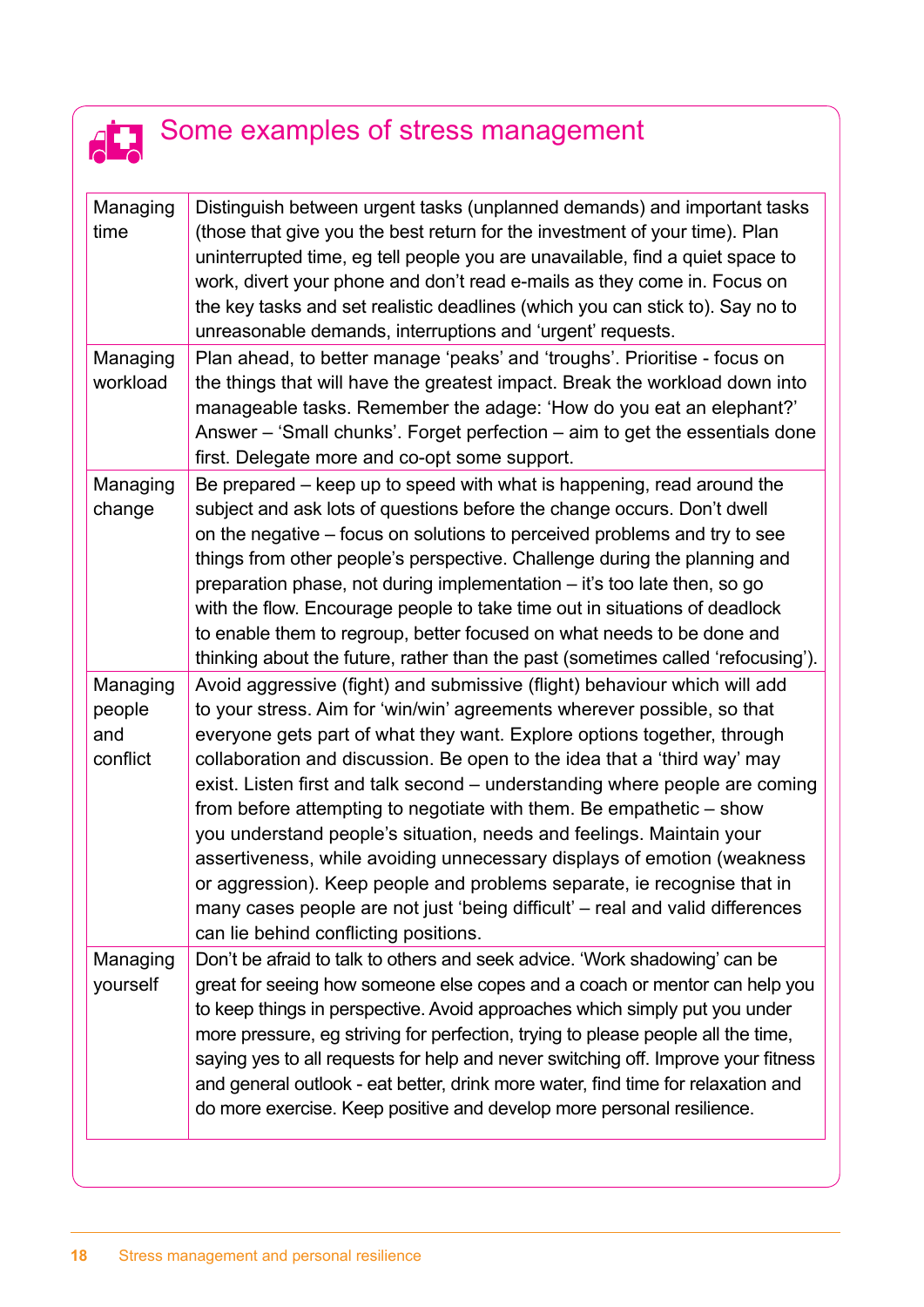## The benefits of stress management

It should be clear from the earlier sections of this workbook that some control or management of stress - and the pressures that give rise to it - can have considerable benefits for all of us as individuals. This can include:

- A greater sense of wellbeing and better physical and psychological health.
- Higher self-esteem and greater feelings of control in dealing with difficulties, threats and challenges.
- Increased confidence in handling difficult behaviour in others and situations of conflict.
- An ability to manage colleagues and friends more effectively.
- Increased work performance, communication and effectiveness.
- The enjoyment of a more balanced lifestyle.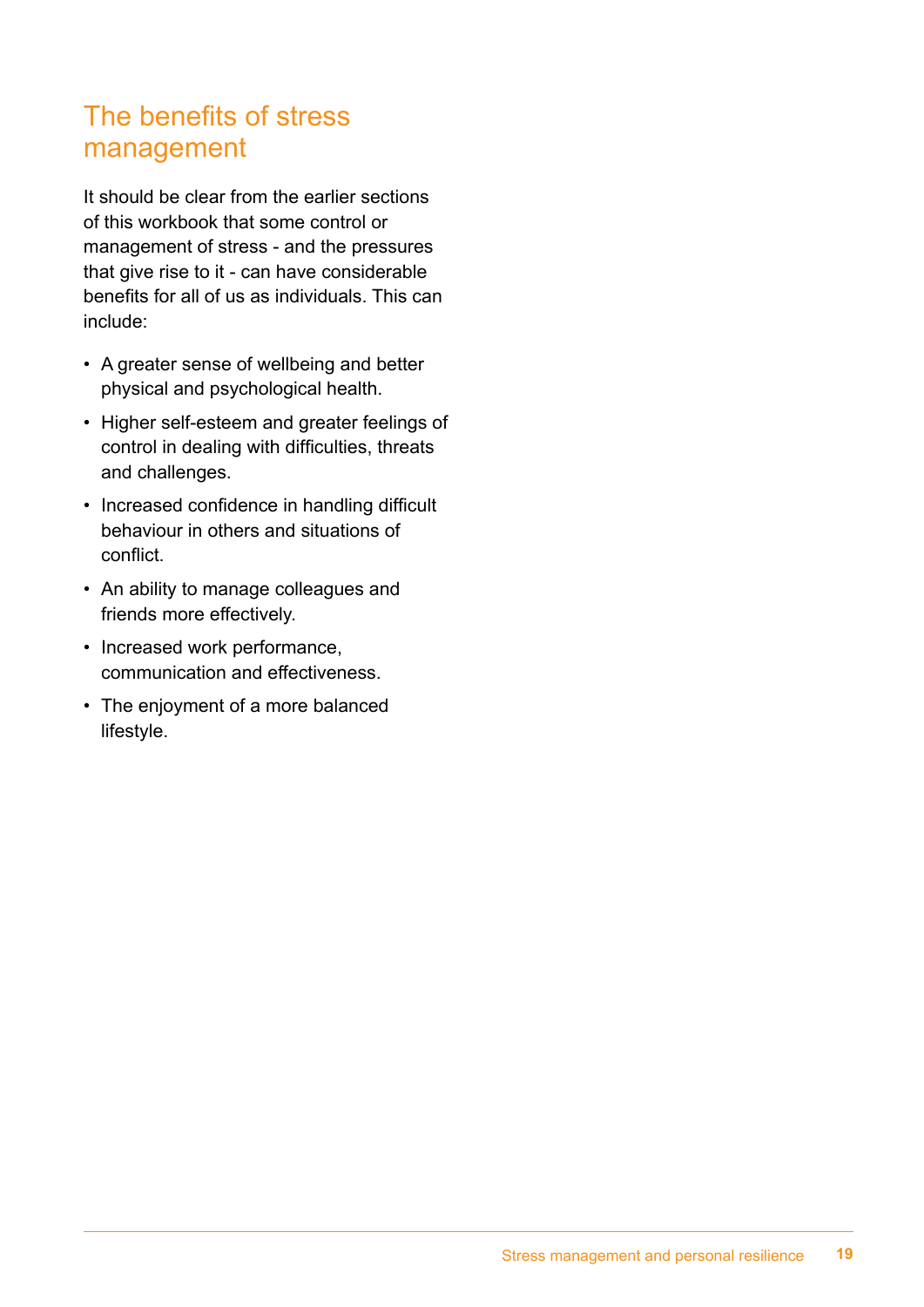## Examples of how stress management can benefit members

| Greater sense of<br>wellbeing/better<br>health                  | Ability to recognise the signs and symptoms of stress in oneself and<br>others. Less time away from council business because of illness,<br>enabling better attendance at committees etc. Better resilience in<br>coping with long hours, late working, unexpected demands and<br>workload pressures. Ability to concentrate and focus on a wide range<br>of potentially complex situations. |
|-----------------------------------------------------------------|----------------------------------------------------------------------------------------------------------------------------------------------------------------------------------------------------------------------------------------------------------------------------------------------------------------------------------------------------------------------------------------------|
| Higher self-<br>esteem and<br>feelings of control               | Improved ability to cope with the pressures of public office and<br>political challenge. Better decision making and prioritisation.<br>Confidence in managing a balanced workload and responding to<br>new challenges and opportunities. Greater confidence in public<br>speaking.                                                                                                           |
| Increased<br>confidence in<br>handling difficult<br>behaviour   | Better situation handling, eg chairing meetings, managing public<br>meetings, dealing with the media etc. Ability to broker deals, manage<br>partnerships and handle a range of personalities. Confidence in<br>acting as a community champion and representing a broad diversity<br>of community views. Ability to handle issues of conflict within the<br>community.                       |
| An ability to<br>manage others<br>more effectively              | Aptitude in asserting one's own views and opinions and influencing<br>others. Greater flexibility in team working. Confidence in<br>demonstrating leadership and gravitas.                                                                                                                                                                                                                   |
| Increased<br>performance,<br>communication<br>and effectiveness | Ability to deliver results and get things done as promised. Improved<br>standing and reputation inside and outside of the council. Ability to<br>handle a balanced portfolio of work.                                                                                                                                                                                                        |
| A more balanced<br>lifestyle                                    | Good role-model to others who may struggle with work/life balance.<br>Broad experience of life generally which can be brought to bear on<br>council matters. Greater fulfillment in serving as an elected member<br>alongside the other demands of life.                                                                                                                                     |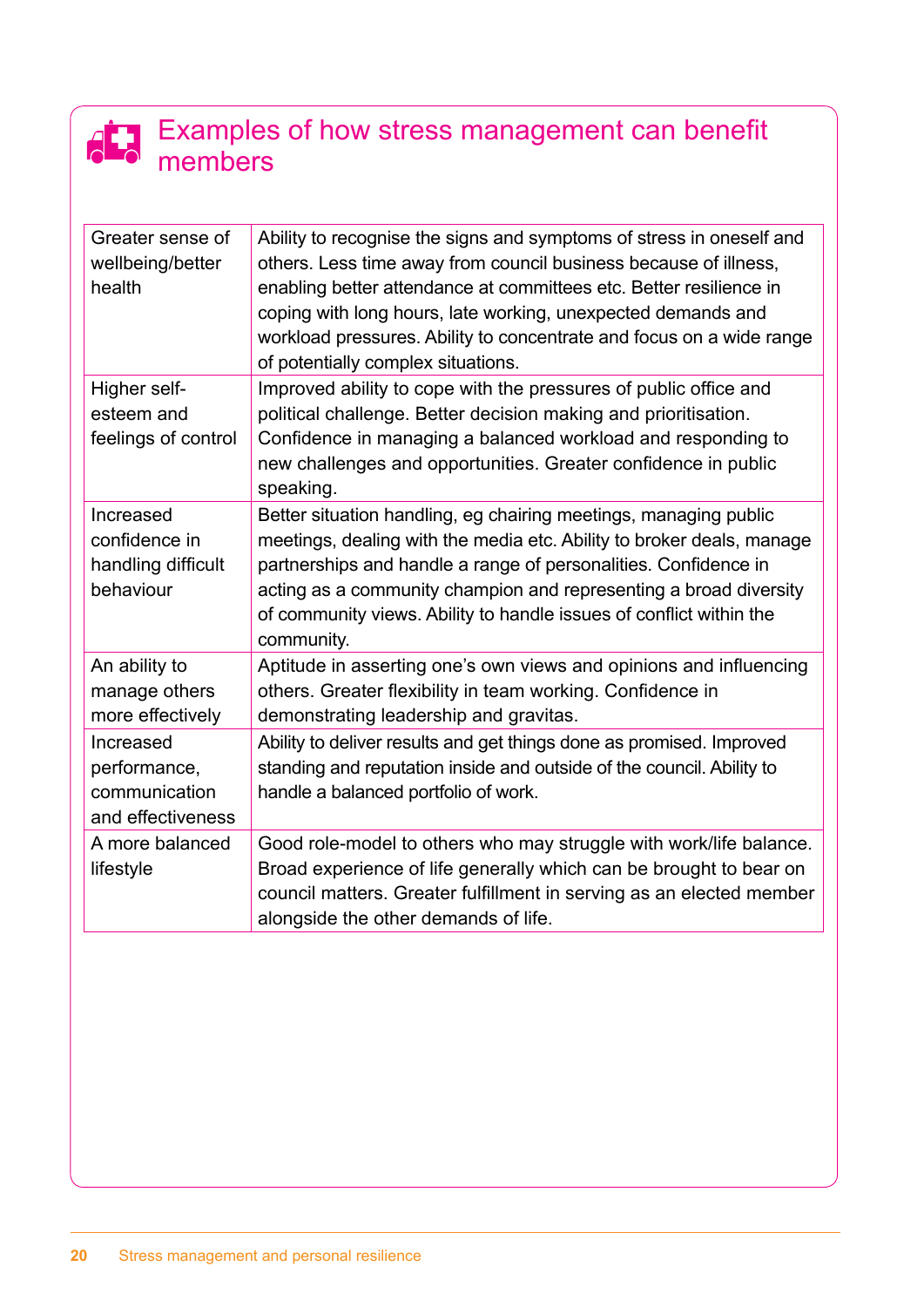## Exercise 4 – stress management: challenging your dayto-day routines

Read the case study below. Then consider the personal impact of the way that Councillor Jackson manages his time:

a) What unnecessary pressures is he creating for himself that could lead to stress?

b) What ideas do you have for improving the way that he manages his daily routines?

Councillor Jackson is a portfolio holder for Community Safety and has been a member for 12 years. He complains bitterly about the demands on his time, the number of meetings he attends and the amount of paperwork he receives. This is a typical day:

06.30 – get up, shower and dress. Having overslept, miss opportunity to take dog for walk. Listen to radio while having breakfast and forget first meeting is at 9.00am.

09.15 – late for meeting with Corporate Director to discuss new strategy for sustainable communities and partnership working. All a bit boring – find myself switching off at times.

10.40 – head off after meeting to judge local poster campaign at Chillingworth Primary School. Have to run the half mile to the school to get there on time (only 10 minutes late!).

11.15 – arrive back at Town Hall. Log on to computer in Members' Room and start to read e-mails. Interrupted by mobile phone call from portfolio holder for Finance - agree to pop over to discuss budget report. Discuss forthcoming Mayor's Banquet.

12.30 – grab sandwich in canteen. Sit down to eat while reading through contents of post tray in Member's Room. Interrupted by phone call and put remainder of post tray in brief case to read later. Chat to the Member Support Officer about the TV soaps I've missed.

13.05 – return to Members' Room and half-eaten sandwich (which goes in bin). Log on again to read e-mails. Try to respond to one, but system administrator says I'm over my file size limit and need to delete some saved mail. Spend 10 minutes doing so before giving up.

13.30 – meeting with Leader to discuss latest performance indicators. Not good news. Realise I should have read papers more thoroughly before telling him everything was fine.

14.00 – afternoon course on 'Public Speaking' which I forgot I'd agreed to attend.

16.36 – course ends. Five 'urgent' messages on mobile. Too late to respond to these.

17.14 – arrive home late, having said to wife I'd be back mid-afternoon. Tea on table is cold.

18.00 – meeting of local Residents' Association. Heated exchange with group who complain about my lack of progress in getting some agreed play equipment installed. 'Too busy', I say.

20.17 – meeting ends. Head off to pub with next door neighbour for swift pint (or two).

21.45 – get back home later than planned. Try to access e-mails from home but realise there are problems again with the server. Think about reading contents of briefcase but decide not to. Opt instead for early night.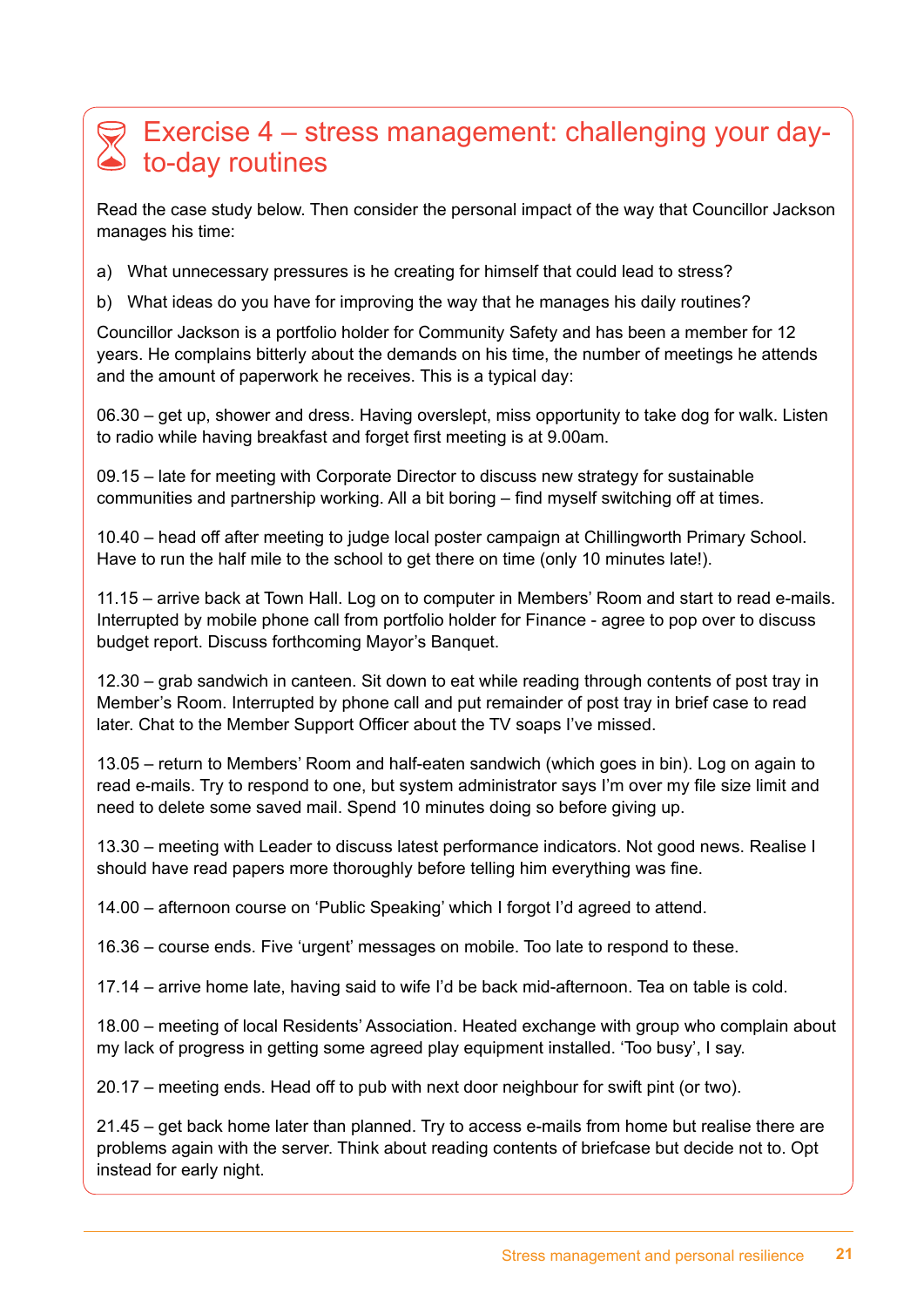## Improving your personal resilience

The ability to identify and then deal effectively with stress is a key characteristic of resilient people. Highly resilient people not only have high tolerance levels of stress, but also understand how to deal effectively with the causes and symptoms of stress when circumstances become difficult for them.

Resilience is the ability to bounce back from tough times, or even to triumph in the face of adversity; to display tenacity, but not at the expense of reason. Resilient people know that they sometimes experience failure – but they see it not as something to dwell on, but as an opportunity to move forward, accepting that failure is a part of life.

### **Managing your time effectively**

There never seems to be enough time, especially for members who work and have family commitments. We are all liable to misuse time in many ways and the cumulative effect of these time-consuming activities can significantly impact on our ability to get things done, which can lead to stress. In simple terms, the way we use time should reflect our priorities.

Many factors will conspire to deprive you of time, eg junk mail, ineffective meetings, unnecessary phone calls, travel and interruptions. We sometimes refer to these as 'time wasters'. Screening out as many of these as possible is a good first step in improving your time management.

However, many of the pressures we face in the use of time are the result of our personalities or because we lose sight of our priorities.

## **The Nicholson McBride personal resilience tool**

According to psychologists Nicholson McBride, there are 5 elements that contribute to resilience and evidence that these skills, attitudes and behaviours can be refined, developed or even, in some cases, learnt from scratch:

**Optimism** – seeing the glass half-full. It encourages people to feel positive about themselves, about other people, and the world's general direction of travel.

**Solution orientation** – the ability to see and anticipate problems coming a long way off and to prepare accordingly.

**Individual accountability** – a strong sense of self-worth and self-regard which gives people a belief in their own abilities.

**Openness and flexibility** – the ability to tolerate, and even thrive on, ambiguous situations.

**Managing stress and anxiety** – the ability to identify and then deal effectively with stress.

By logging onto the company's website and answering a few simple questions contained in a 'Resilience Quotient Questionnaire' you will be able to measure how resilient you are and to reflect on your current behaviour and outlook to improve on this.

www.testyourrq.com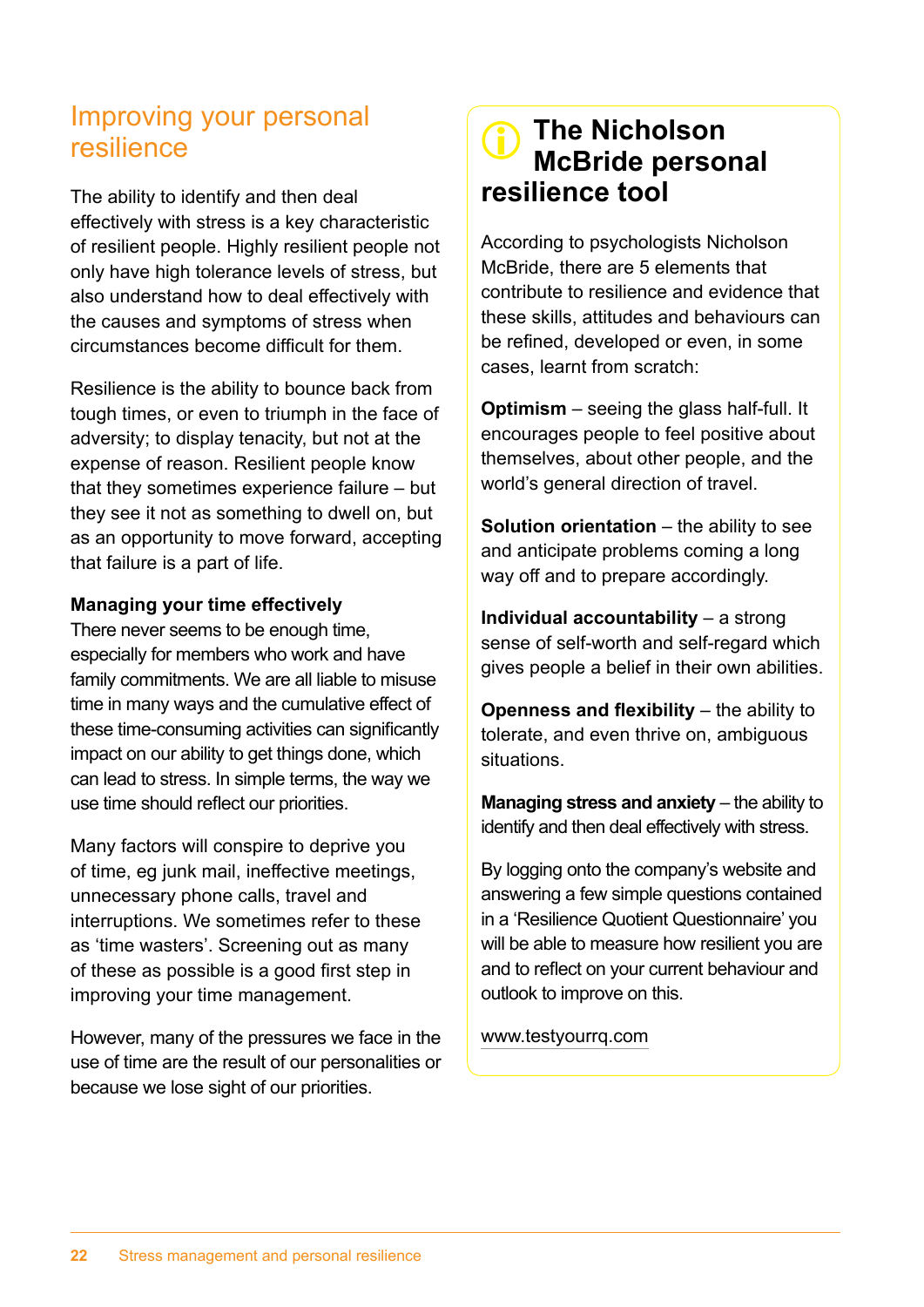## 물

"Time is the most democratic of resources – we all get the same amount. But it's amazing what some people can do with their time compared to others…"

## **Anonymous**

The impact of poor time management can have wide-ranging implications on your role as a member, all of which can increase the stress you may experience:

- Little or no time for yourself and what is really important to you.
- Spreading yourself too thin and not being effective at anything.
- Not being prepared for meetings.
- Lacking influence with colleagues and other people.
- A reputation for failing to deliver what you agreed and being late for meetings.
- Focusing on the minutiae rather than the important 'bigger picture'.

Resilient people develop their own tactics for screening out 'time wasters' and making best use of the time available (see text box for some ideas). This is often as much about managing their own time as it is in directing others to recognise when they can and cannot be contacted.

## Some ideas for improving time management

- Book personal time in your diary and specific slots for phone calls and e-mails.
- Always clarify the response date for papers that require a reply.
- Use spare time, while waiting or travelling, to catch up on reading.
- Establish clear 'no contact zones' but let local people know when and where you can be contacted.

### **Operate outside your comfort zone**

Dealing effectively with stress will occasionally require you to work and operate outside of the ways you normally feel comfortable – what we often refer to as our 'comfort zone', eg delivering a significant speech when you feel uncomfortable with public speaking or delivering some critical feedback to a colleague when it's difficult to be assertive.

The more you learn to operate outside of your comfort zone, the more you will build your confidence and resilience in dealing with difficult situations. If this transition really does prove to be difficult, consider what training or development activities could help you to gain more confidence. Speaking to other people about their tactics or 'work shadowing' a colleague might also be a useful approach to push you into trying new ways of working.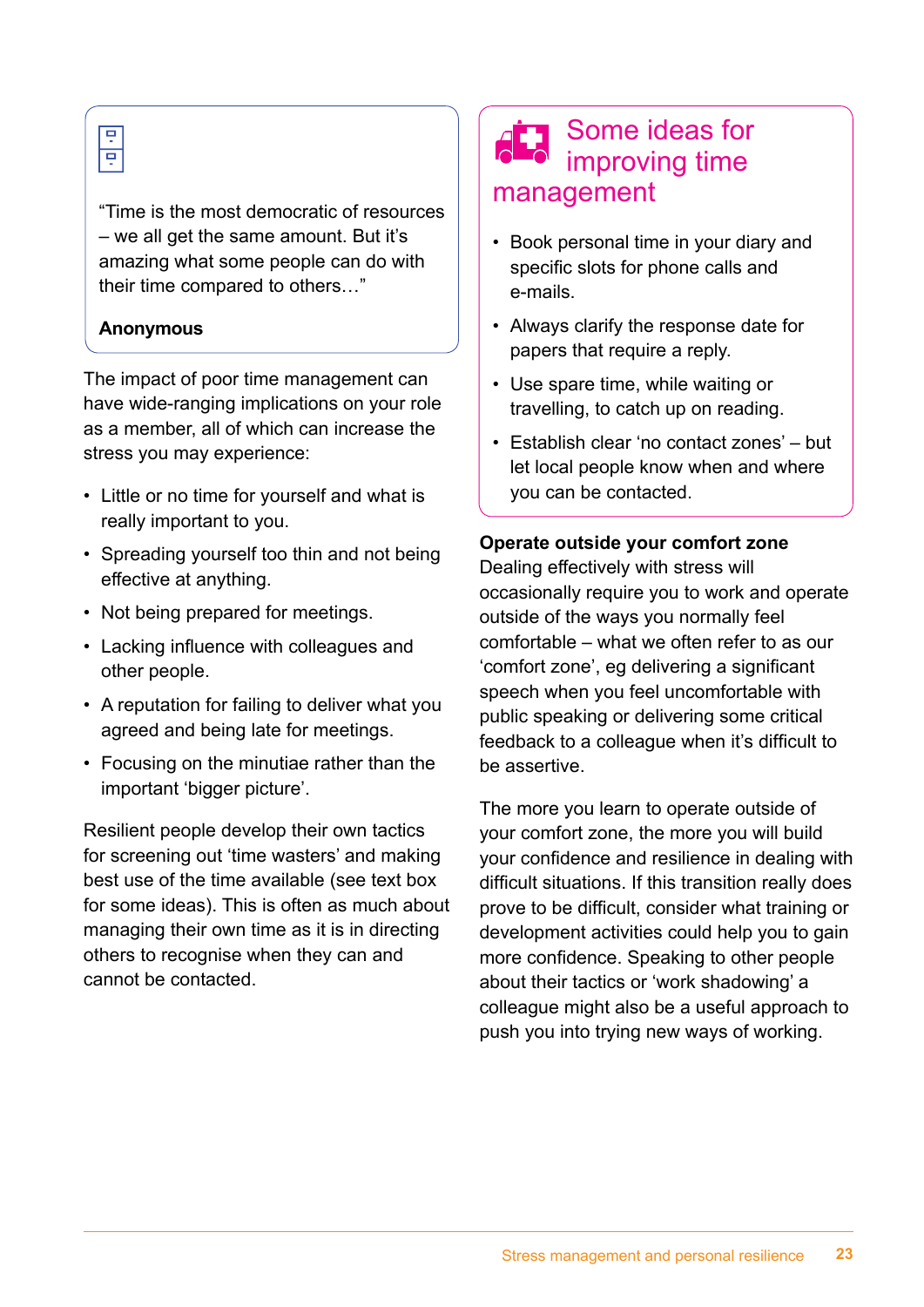#### **Be assertive**

Assertiveness is about being confident and direct in dealing with people. It allows you to express your feelings, views and opinions clearly and firmly without hurting others. A lack of assertiveness can be a major contributor to stressful situations.

The ability to be assertive is essential to civic leadership, as it avoids the use of unmeasured and emotive communication that can distract people from the content of what you are saying. Individuals who fail to be assertive are likely to behave:

- **Aggressively** becoming over-directive.
- **Passively** avoiding confrontation and failing to deal with conflict.
- **Manipulatively** using inappropriate influence to force others to act.

Being assertive is a key building block of personal resilience and can enable you to be more effective in dealing with people in your role as a member.

## **The psychological advantages of assertiveness**

Assertiveness can help to reduce some of the psychological pressures that lead to stress. For example:

- You can put limits on your own behaviour and that of others.
- You can enjoy a realistic outlook on what is possible for you and what is not.
- You are not adversely affected by rude or impolite people.
- You are able to rejoice at your successes and accept your failings.
- You can always be in control of your own behaviour and not be pushed into a rage or forced into submission.

### **Source: The Assertiveness Pocketbook, Max A Eggert, 1997**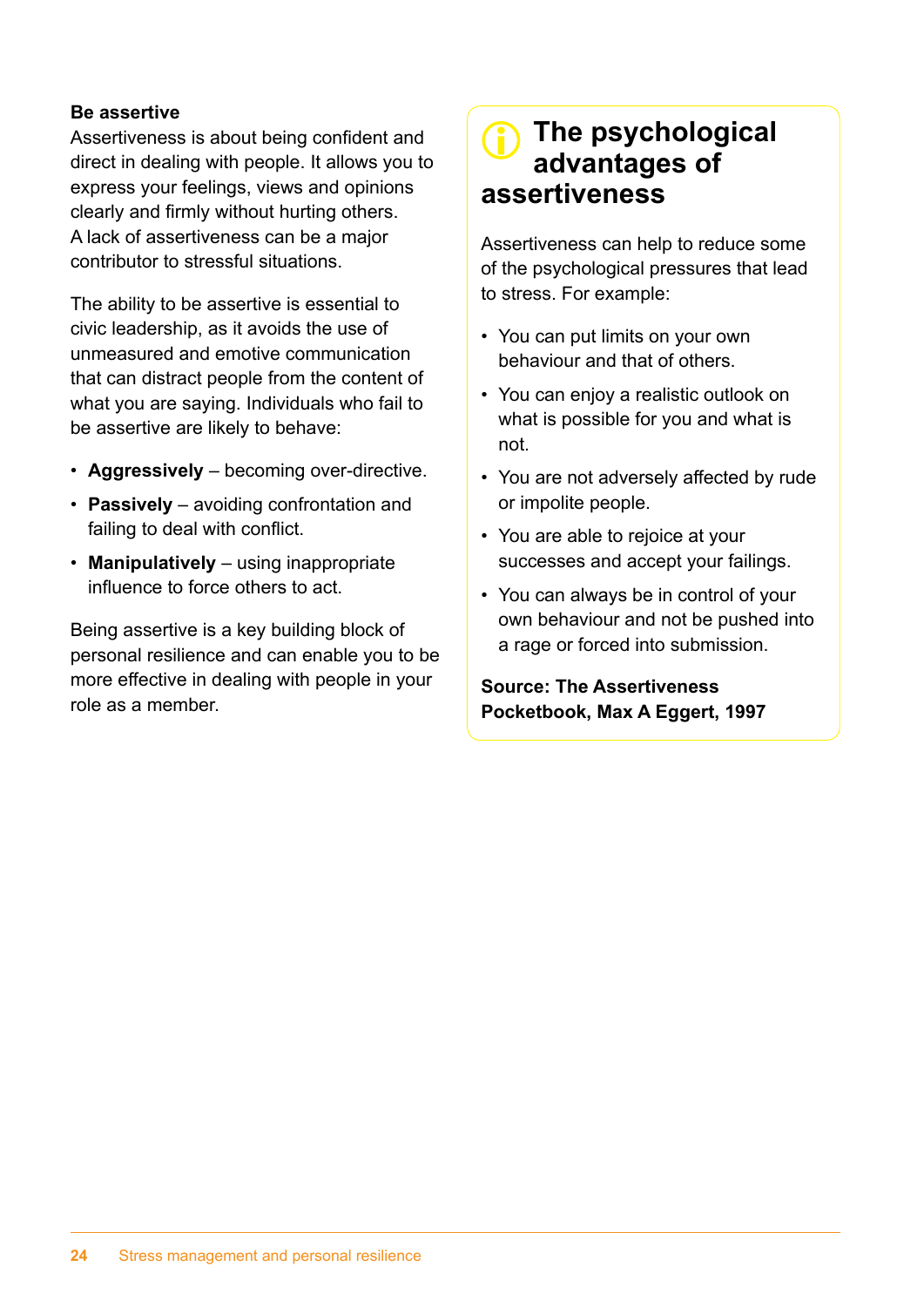#### **Remain positive**

Like assertiveness, thinking positively can help to make you more effective and successful in your member role.

Resilient people use positive thinking to deal proactively with the pressures and difficulties they face in life. Medical research suggests that this can have significant benefits in reducing some of the symptoms and outcomes of stress.

If you wish to think more positively in your member role, consider the following:

- Push negative thoughts away as soon as they enter your mind.
- Try and avoid people who are negative and destructive.
- Think about known, proven facts only.
- Be objective and stay rational.
- Focus on the positive, rather than dwelling on the negative.
- Use mental mantras, eg 'I will…', 'I am…', 'I can…' etc

As well as thinking positively, you should get in the habit of acting positively. For most of you council tasks this will involve:

- **Planning** setting clear objectives and determining how to achieve them.
- **Preparing** considering any possible obstacles.
- **Communicating** selling your ideas persuasively by emphasising the positives rather than denying the negatives.
- **Asserting yourself** being confident in your views, while maintaining good relationships.

## **Positive thinking**

A 2010 study in the European Heart Journal found that positive thinkers were less likely to develop heart disease, whereas a review by the British Heart Foundation showed that people who were prone to feelings of anger and hostility were at greater risk of cardiac problems.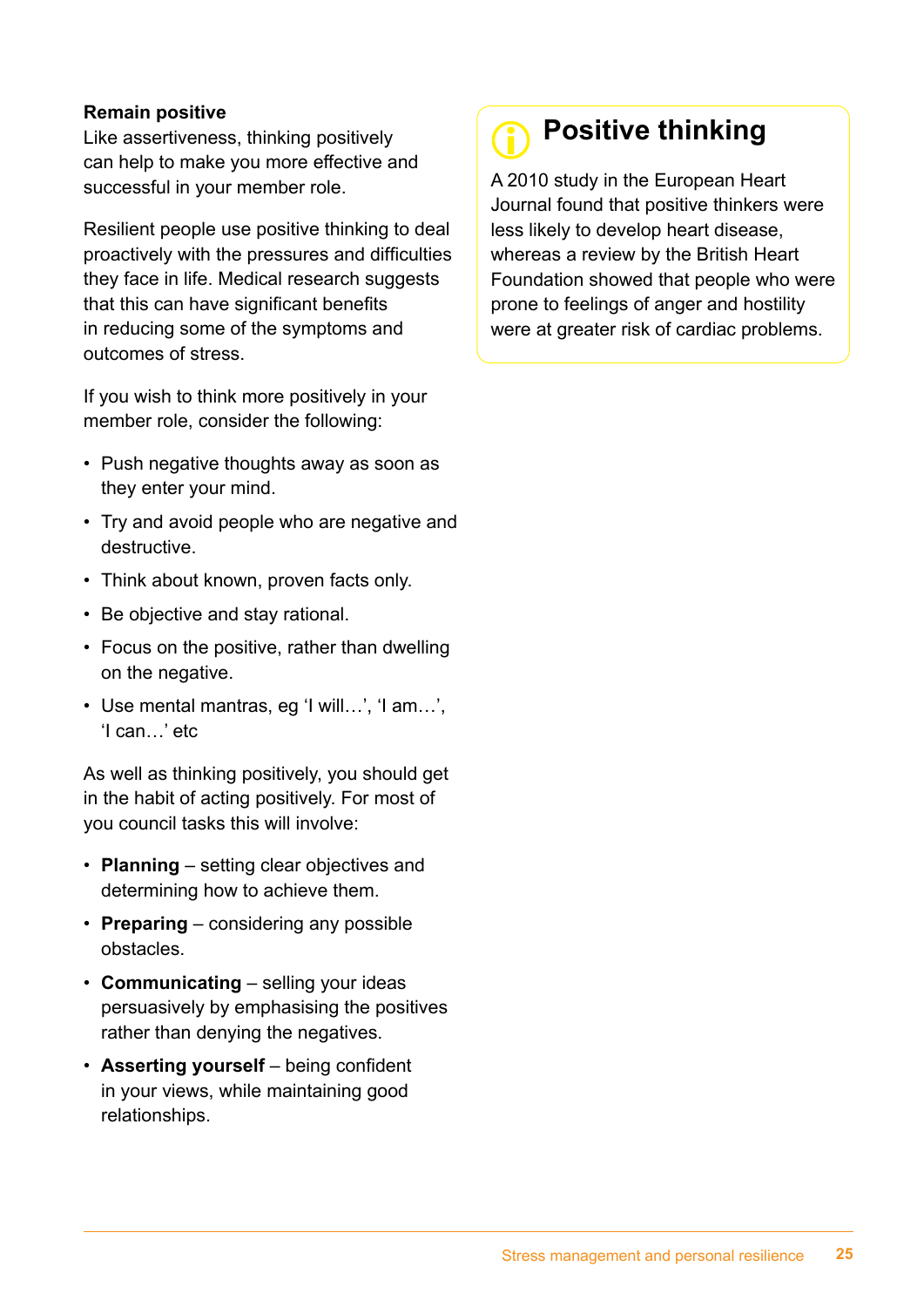# **Final summary**

Stress management and personal resilience is essentially about the positive changes that you can make to better equip you to recognise and deal with the pressures of everyday life. Taking a proactive approach in the areas we have highlighted will enable you to be more effective in your member role. It should also help you to combat the debilitating effects of prolonged and excessive stress. But the initiative rests with you. If you're not serious about making positive changes the rewards could be shortlived.

It is also worth emphasising that as a member you have a key role to play in helping others within the organisation to deal effectively with the pressures of work. Alongside your member colleagues, you can play a significant part in helping to create a culture within the council that recognises and assists officers in dealing effectively with workplace stress. Then you can all reap the rewards.

Ţ Ţ

"The greatest weapon against stress is our ability to choose one thought over another"

**William James, American Philosopher and Psychologist**

#### 회 Some final thoughts

God grant me the serenity to accept the things I cannot change Courage to change the things I can And wisdom to know the difference.

## **Reinhold Niebuhr, Theologian (1892 – 1971)**

For every ailment under the sun There is a remedy or there is none. If there be one, find it If there be none, never mind it.

### **W.W. Bartley, Philosopher (1934 – 1990)**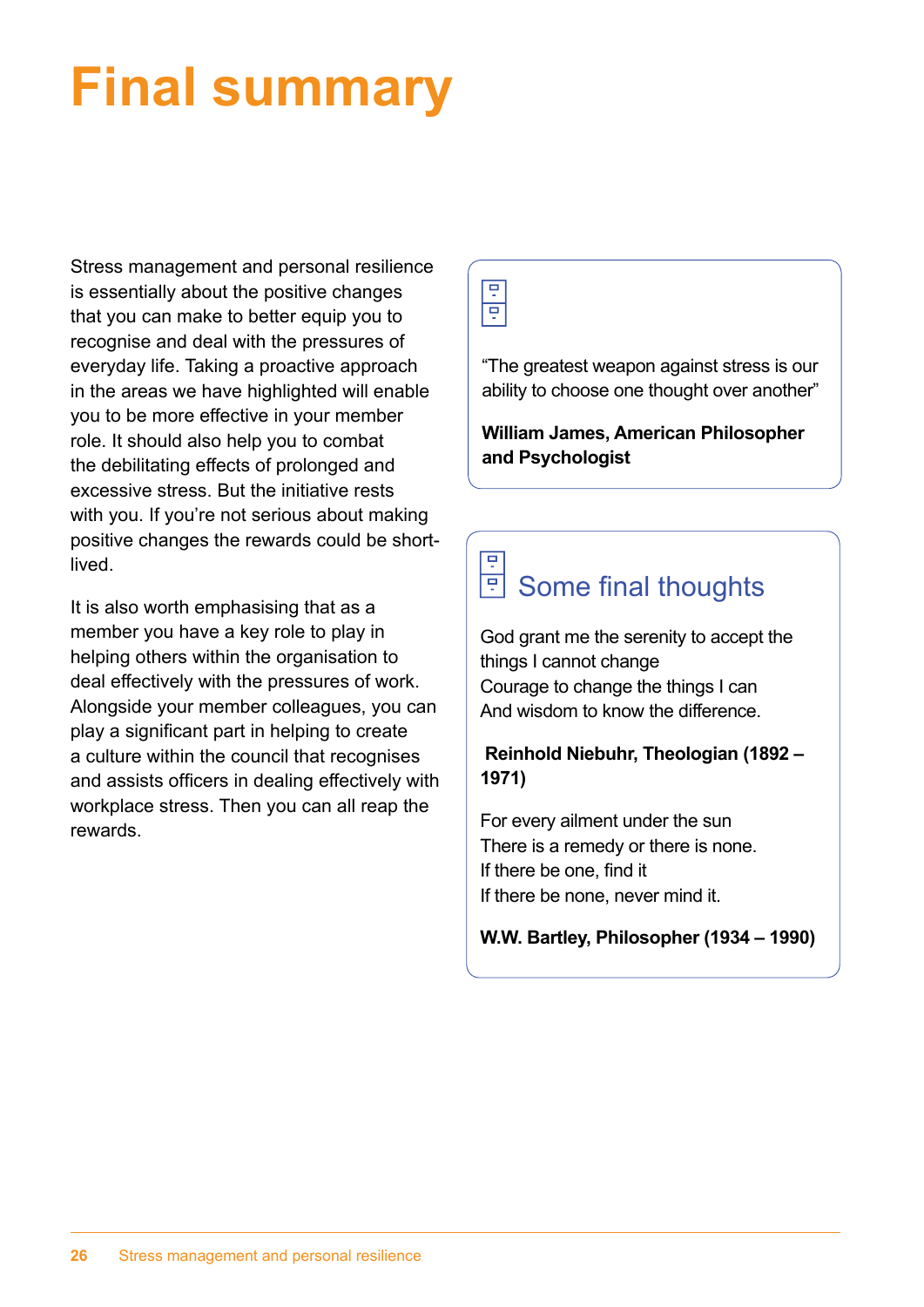## Where do you go from here?

Look back over the earlier sections of this workbook and consider the following:

(a) What further action can you identify to improve your approach to stress management and personal resilience, ie what things might you start doing, keep doing or stop doing?

(b) Have you identified any further gaps in your knowledge or shortcomings in your personal skills? If so, please set these out below and identify any further training or development that could help, eg further reading, courses, coaching, mentoring, work shadowing etc.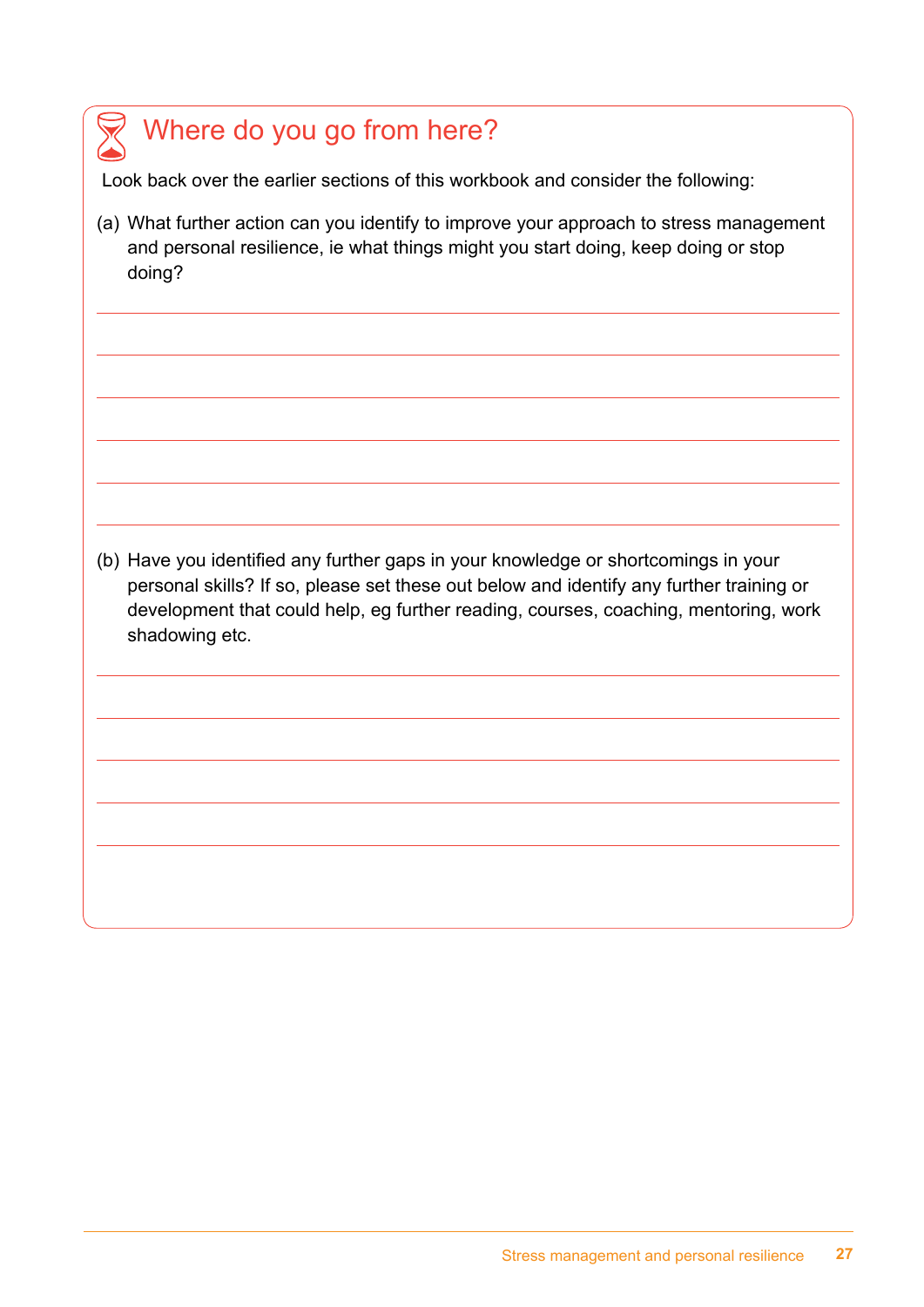# **Appendix A – sources of further information and support**

## **Publications**

'Beating the 24/7: How Business Leaders Achieve a Successful Work/Life Balance', Fletcher, Winston, John Wiley & Sons, 2002.

'Excelling Under Pressure: Increasing Your Energy for Leadership and Innovation in a World of Stress, Change and Unprecedented Opportunities', Cooper, Robert K., Strategy and Leadership, July/August 2001, Vol. 29 (4), p15.

'59 Minutes to a Calmer Life', McGee, Paul, Go M.A.D., 2001.

'Instant Stress Management', Clegg, Brian, Kogan Page, 2000.

'Leadership and Stress', Smith, M.; Cooper, C., Leadership and Organisation Development Journal, 1994, Vol. 15 (2) p3-7.

'Managing Pressure', Potter, J., Training Officer, Vol. 31 (6) July/August 1995, p176-178.

'Managing Stres', Brewer, Kristine C., Gower, 1997.

'More Time Less Stress: How to Create Two Extra Hours Every Day', James, Judi, Piatkus, 2002.

'More Time, Less Stress: The Definitive Guide to Successful Time Management', Scott, Martin, Century Business, 1999.

'Perfect Relaxation', Van Der Zeil, Elaine, Arrow Books, 1996.

'Positive Under Pressure', Vandenburg, Malcolm; Lindenfield, Gael, Thorsons, 2000.

'Pressure Points', Midgley, S., People Management, July 1997, Vol. 3 (14), p36-39.

'Real People, Real Stress' Persaud, Joy, Human Resources, April 2000, p50-54.

'Recognising the Perceived Causes of Stress', Rees, Christopher; Redfern, David, Industrial and Commercial Training, 2000, Vol. 32 (4), p120-127.

'Strategic Stress Management: An Organisational Approach', Sutherland, Valerie; Cooper, Cary L., Macmillan Business, 2000.

'10-Minute Time and Stress Management: How to Gain an Extra 10 Hours a Week', Lewis, David, Piatkus, 1995.

'The Assertiveness Pocketbook', Eggert, Max A., Management Pocketbooks Ltd., 1997.

'The Healthy Organisation', Newell, Susan, Routledge, 1995.

'The Relaxation & Stress Reduction Workbook', Davis, Martha et al., New Harbinger Publications Inc., 2000.

'The Stress Factor: Another Item for the Change Management Agenda', McHugh, M., Journal of Organisational Change, 1997, Vol. 10 (4), p345-362.

'The Stress Pocketbook', Richards, Mary, Management Pocketbooks Ltd, 1998.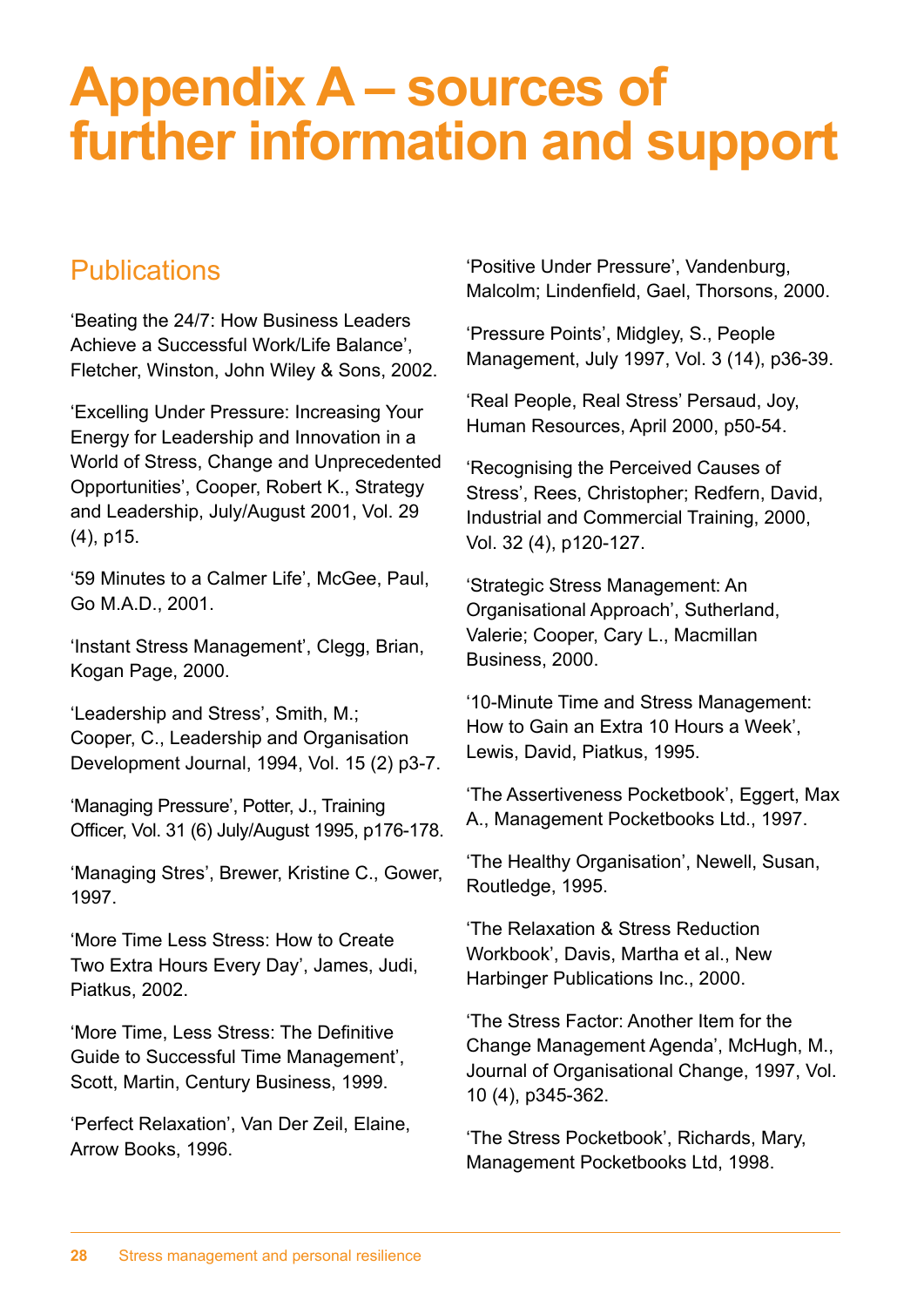## Useful websites

#### [www.anxietyuk.org.uk](http://www.anxietyuk.org.uk)

Anxiety UK is a national registered charity formed 30 years ago by a sufferer of agoraphobia for those affected by anxiety disorders.

#### http://tinyurl.com/39zejfk

BBC stress-related guidance.

#### [www.hse.gov.uk/stress](http://www.hse.gov.uk/stress)

The stress management section of the Health and Safety Executive website, offering guidance to individuals and employers.

#### [www.local.gov.uk](http://www.local.gov.uk) and [www.idea.gov.uk](http://www.idea.gov.uk)

The Local Government Association websites which are invaluable sources of help and advice for all those in local government

#### [www.isma.org.uk](http://www.isma.org.uk)

Website of the International Stress Management Association. This promotes sound knowledge and best practice in the prevention and reduction of human stress. It sets professional standards for the benefit of individuals and organisations using the services of its members.

#### [www.medicinenet.com/stress/article.htm](http://www.medicinenet.com/stress/article.htm)

Various articles offering guidance on all aspects of stress.

#### [www.mindtools.com/smpage.html](http://www.mindtools.com/smpage.html)

A variety of stress management tools and resources.

#### http://tinyurl.com/ygwkplo

NHS information about stress and its management.

#### [www.stress.org.uk](http://www.stress.org.uk)

Website of the Stress Management Society, a non-profit making organisation dedicated to helping people tackle stress. It provides an impartial view of the various management products and services available to help those suffering with stress.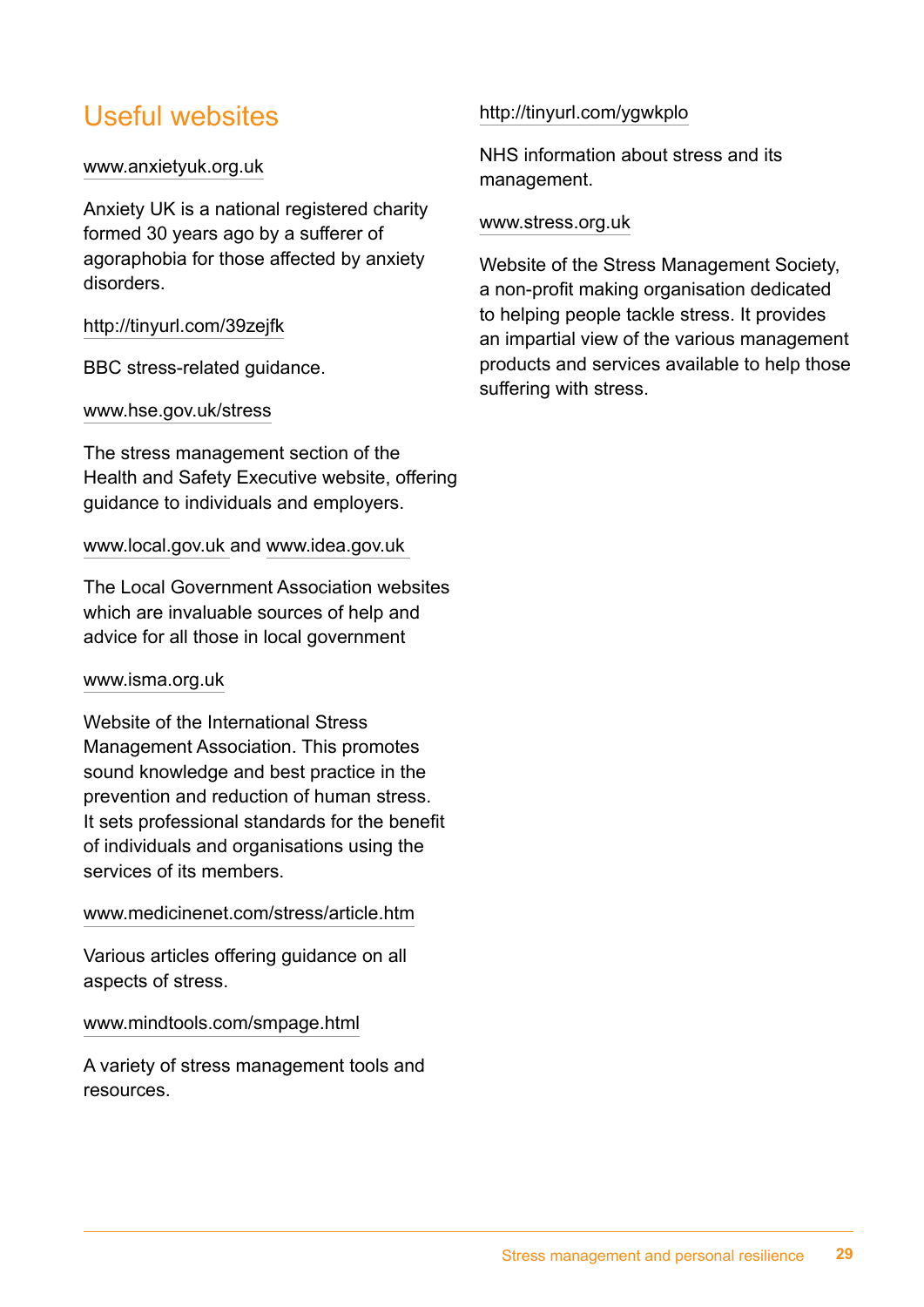## **Appendix B – scores for exercise 2**

## Assessing your vulnerability to stress

### **Score 80 - 140**

You certainly have high expectations of yourself and set your sights high. Consequently you put a lot of pressure on yourself. Consider those questions where you scored high. What can you do to reduce your score? For instance, if work is your main interest, consider those things that you would like to do if only you had more time. What could you do to change the pattern of your work to allow you more leisure time?

### **Score 60 - 79**

Certain aspects of your lifestyle may need exploring. Look at those questions where you scored highly. What aspects of your life do they cover? Are they aspects of your life you would like to change? What strategies could you employ to reduce your score?

### **Score 20 - 59**

You have a very relaxed approach to life and not a lot upsets you. Life is not too demanding and you feel able to cope with most things. Nonetheless, are there any scores which you would like to change that you are not happy with?

**Source: Ashridge Management College**